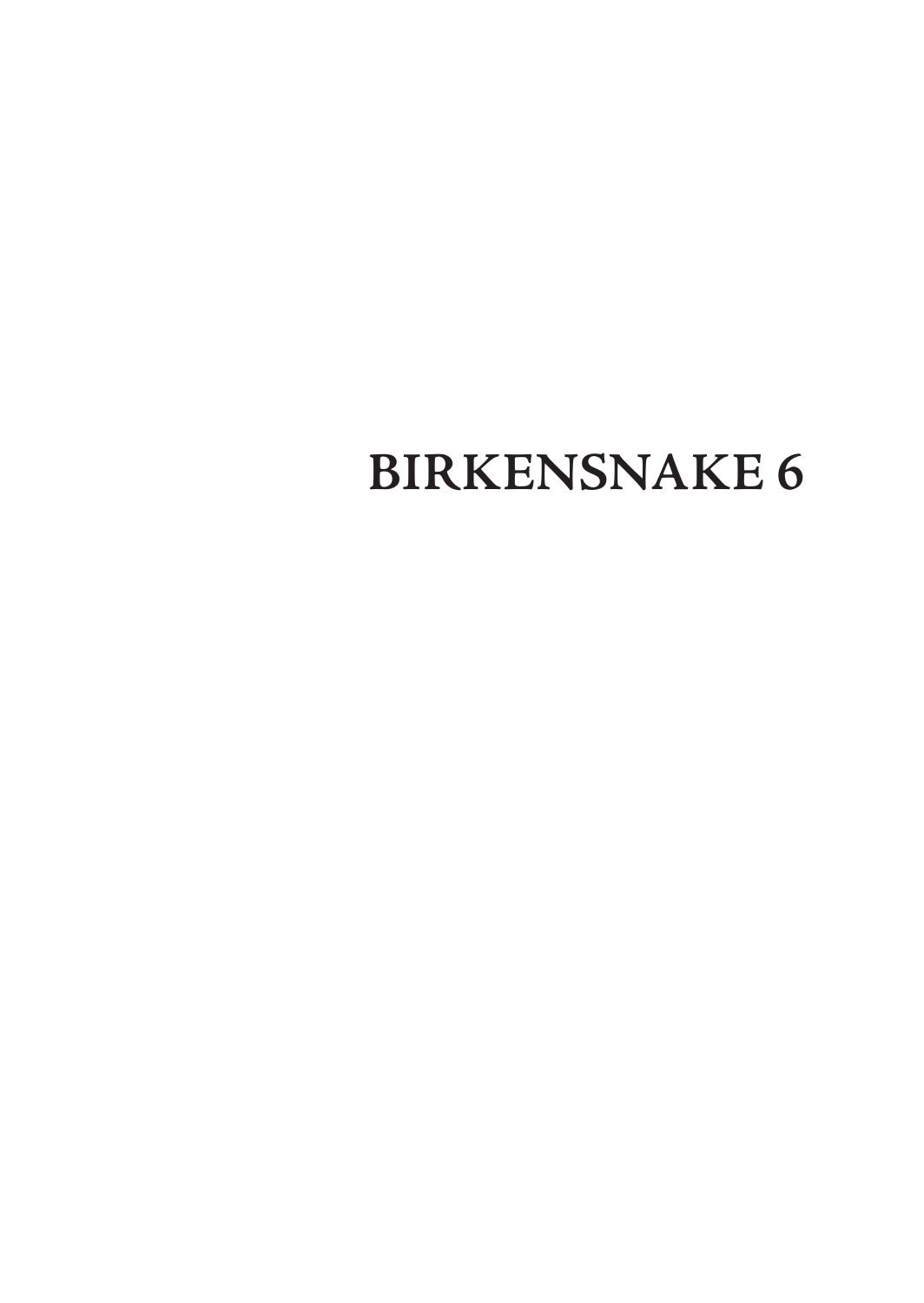# *B I RKEN SNAKE SIX*

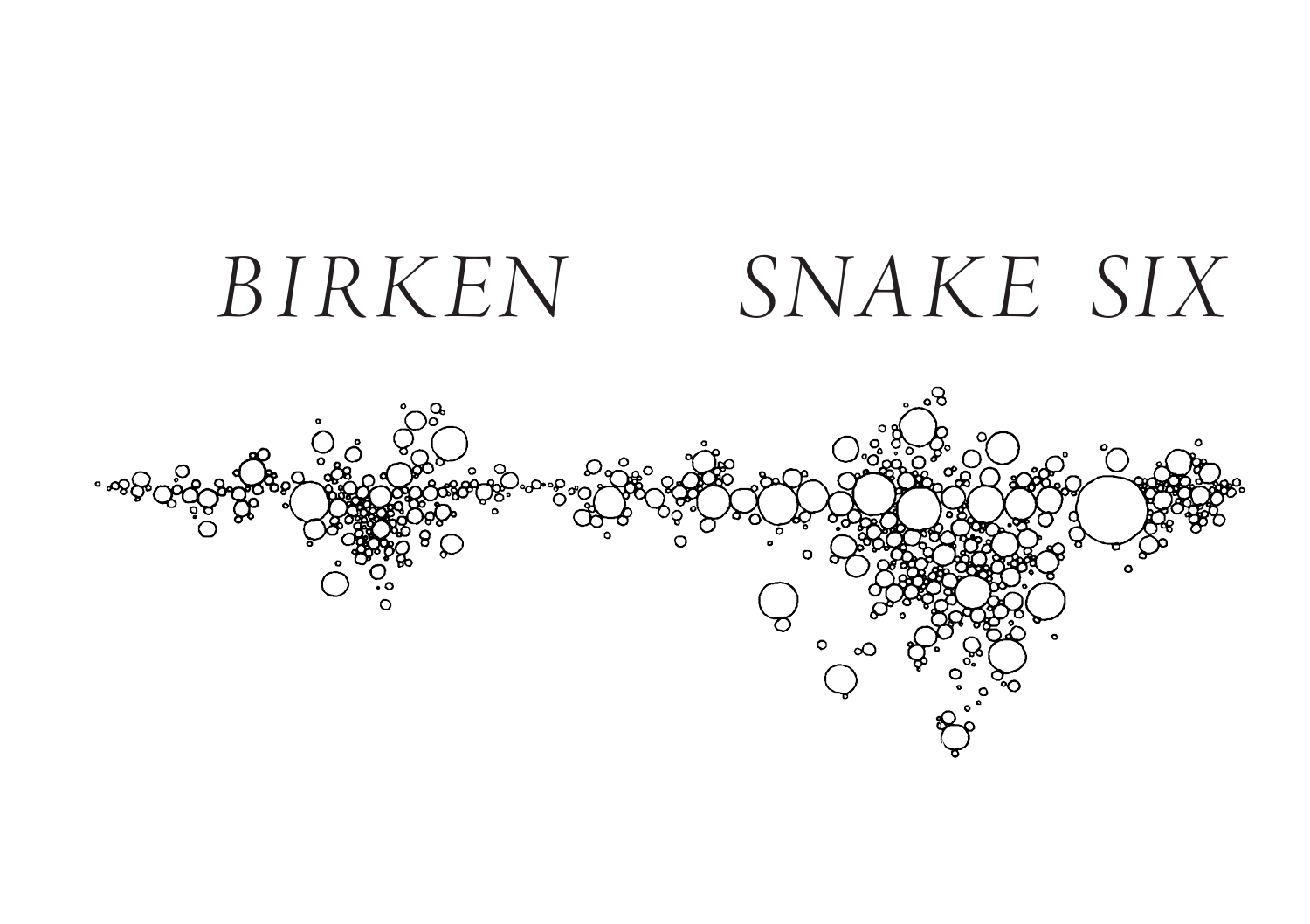#### table of contents

#### ∞

Berit Ellingsen **Vessel and Solsvart** 1 Jean Ferry & Edward Gauvin **Letter to a Stranger** 17 H.V. Chao **The Museum of the Future** 21 Ariel Trope **O you who drown in roses** 39 Kinton Ford **Abbreviations** 43

**Contributors**

**Acknowledgments**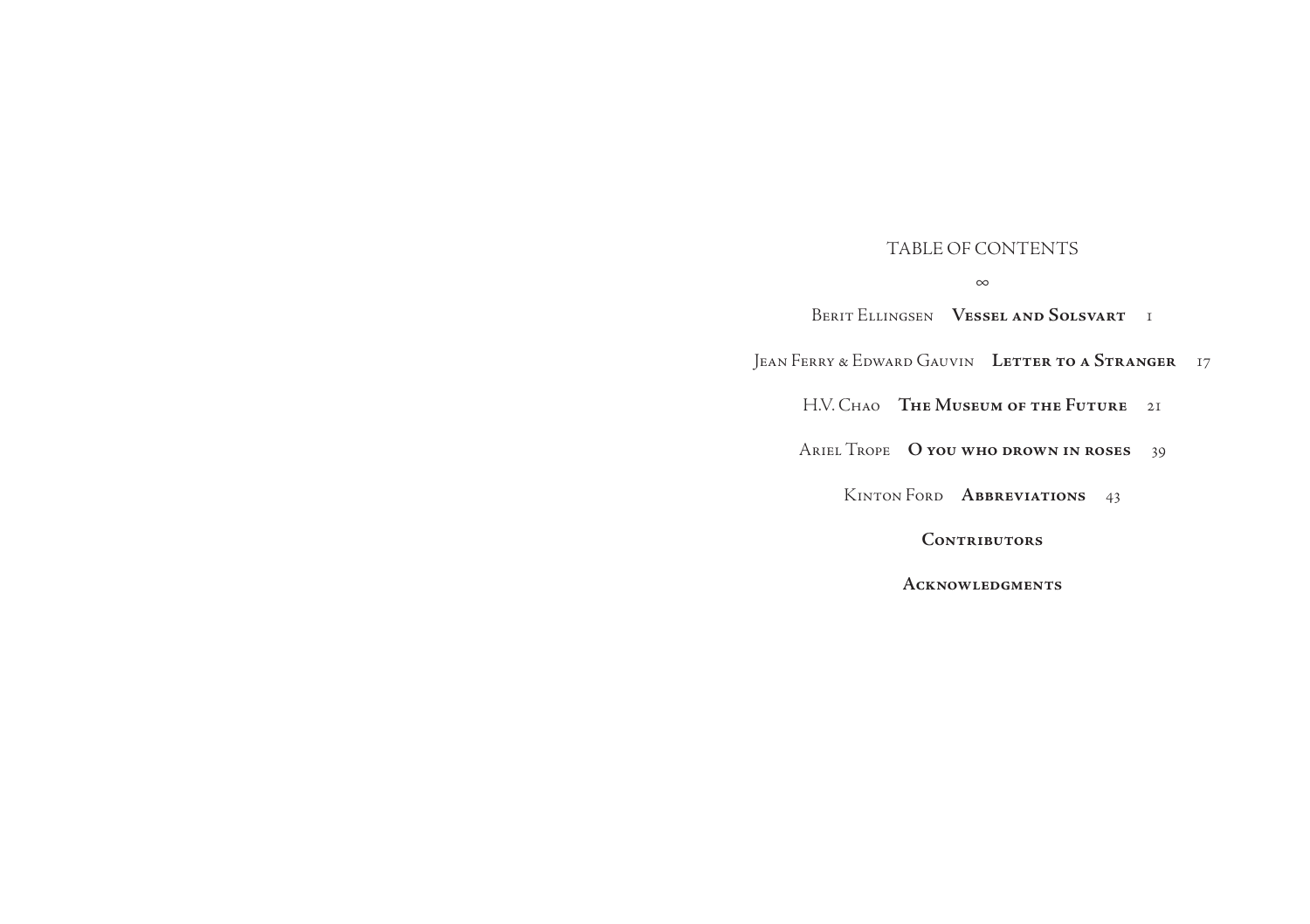## VESSEL AND SOLSVART

## *BERIT ELLINGSEN*

The new heat reaches us from the seeping marsh, the lichen-veiled trees, and our soft bedding of damp sphagnum moss. The water, which used to be as cool as a mallard's feet, is now as warm as bat blood, the trunks that were hunched and slowly choked by vines have stretched like flowers in the sun, and the glistening purple earthworms that used to peek up through the moss are no longer here.

Vessel sits up. His eyes are milky, with a stripe of black cutting across the eyeball, deltas of red at the edges. His lips are gone, exposing his teeth, they are still quite white. Tiny beads cover his brow and the bridge of what's left of his nose, like the droplets that seep out when you cut a fruit in half. He wipes the moisture away with a worm-eaten hand, then smiles at me, the missing lips making him look genuinely happy.

"It's turning warmer," Vessel says, his voice like dry leaves. "Like last time?"

"The sun is coming back," I say. "We must prevent it."

"It's been cloudy for as long as I can recall," he says and strokes my back with one fleshless digit.

"You don't remember how it used to be."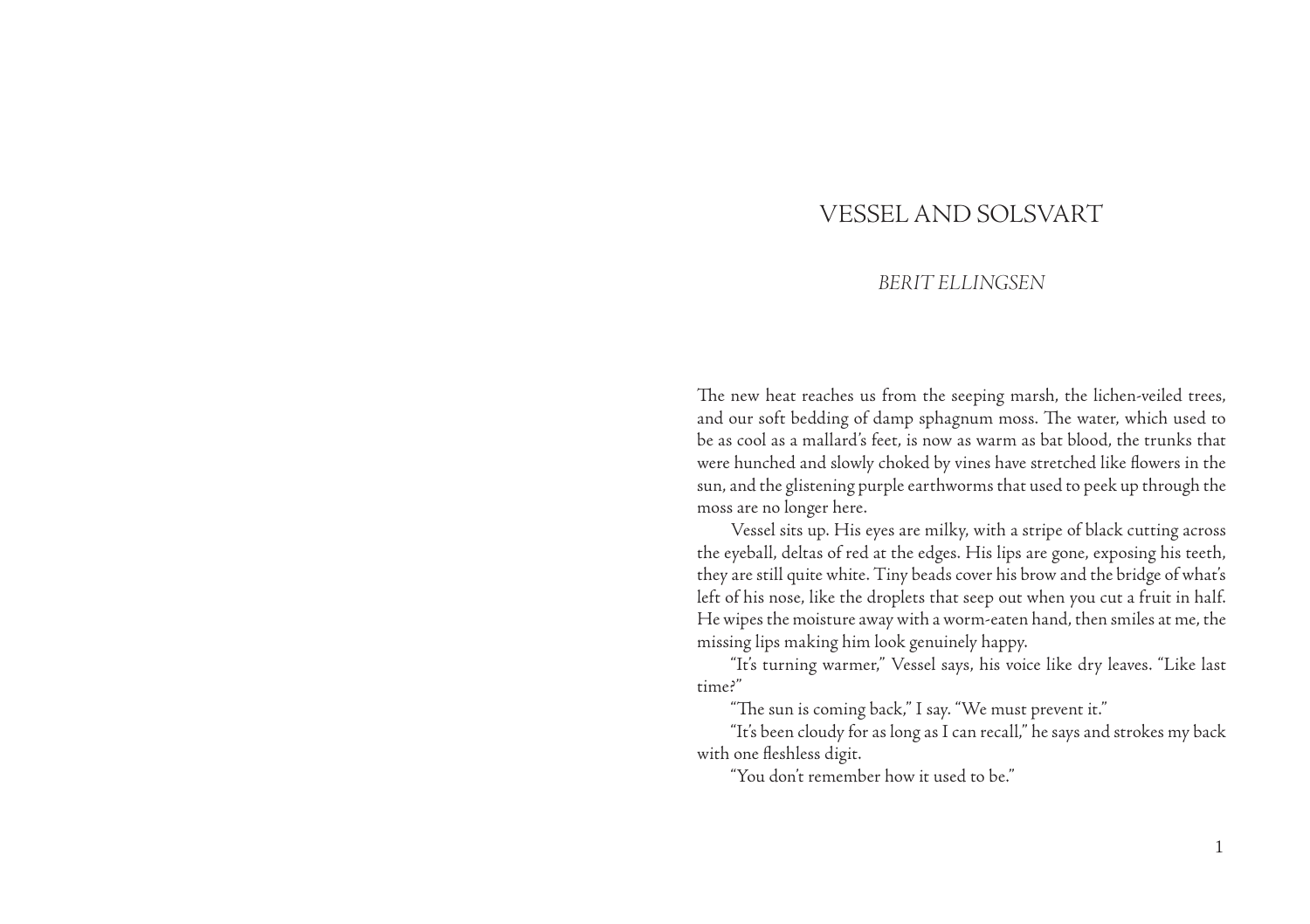He drags himself to the edge of our mound, a crocodile nest hidden in the swamp grass, then leans forward and splashes brown water across his face and neck. He pulls his t-shirt off, it's just a few strings of once-white cotton looping around his chest and shoulders, but he keeps it nevertheless. He dips the remnants of the garment in the water, kneads a few times, then folds it up and wrings it, slaps the moist fabric out and pulls it back on, now patterned with rotten grass and other detritus. His black pants had two pockets down either leg, but now only the upper left pouch is still there.

I used to mock him, but then he found a soft crocodile nest in the middle of the marsh and rolled and rolled and rolled with the poor crocodile mother and her three toothy children until the water frothed red and sloshed far up on the muddy bank, and the reptiles left while they hissed loudly at us, and I took care of the eggs.

"I'll call you Solsvart," he said. "That means Blackbird."

∞

He sits down, stretches his legs out in front of him and ties two moss-furred branches, one along the outside of his right thigh and the other along the inner thigh, with thick-barked ivy vines in looping, tight knots. When he is finished, he pushes himself up and hobbles, leg out, down to the rowboat on the bank.

The old craft is even more diminished than last time we were awake. Beetles and maggots have eaten away at the rim, the wood is as smooth and gray as the tree trunks that float ashore at the coast. The previously broad blade of the single oar that is left is now barely wider than the shaft. But the bottom of the boat is still intact, covered by orange and brown and yellow leaves.

I hop up on the bow and he leans onto the stern and pushes the rowboat out into the languid current. Long green water lily stems waft like tendrils in the wake of the ancient wood and the warm fragrance of decay rises from the

water. The boat scrapes along the mud, then floats. Vessel throws himself on the transom, pulls himself forward and slides down on the leaves. They crinkle in protest and two gray centipedes scuttle up from the dryness and over the rim.

∞

We move slowly through the night, the cloud cover like a lid, as it has been for almost as long as I can remember. Across the still surface a loon calls for her lover. Frogs and cicadas fill the air with noise. Bats, their silhouettes darker than the gloom, cut the fetid air with their wings. A moth the size of Vessel's head flutters out of the blackness, a pale blotch shaped like a human skull flashing on its back. Vessel shouts and ducks and ruffles the hair he has left.

"I hate moths," he mutters. Then he lies down again on the dry leaves and I alight on his chest.

The current takes us to a narrow but deep stream that curls through the forest. Beneath us luminescent fish glitter like gold coins. Sparse foliage covered with dust scrape the bow and sides. I glance up now and then, but Vessel remains still. The water clucks and chortles against the worm-pitted wood.

The little stream grows larger and larger and brighter and brighter in color, until it is almost beige and so wide the wall of vegetation on both sides of it sinks into the morning mist. The boat tilts with the pull of the current and increases in speed. Vessel springs up, glances around, then pulls the oar out from the bottom of the rowboat and plunges it into the churning water. A short while of furious staking brings us down across the current to the opposite shore. At the first sight of a sandy bank, Vessel steers the boat on land. There, he pulls the ancient wood up into the underbrush, then starts walking upstream along the river.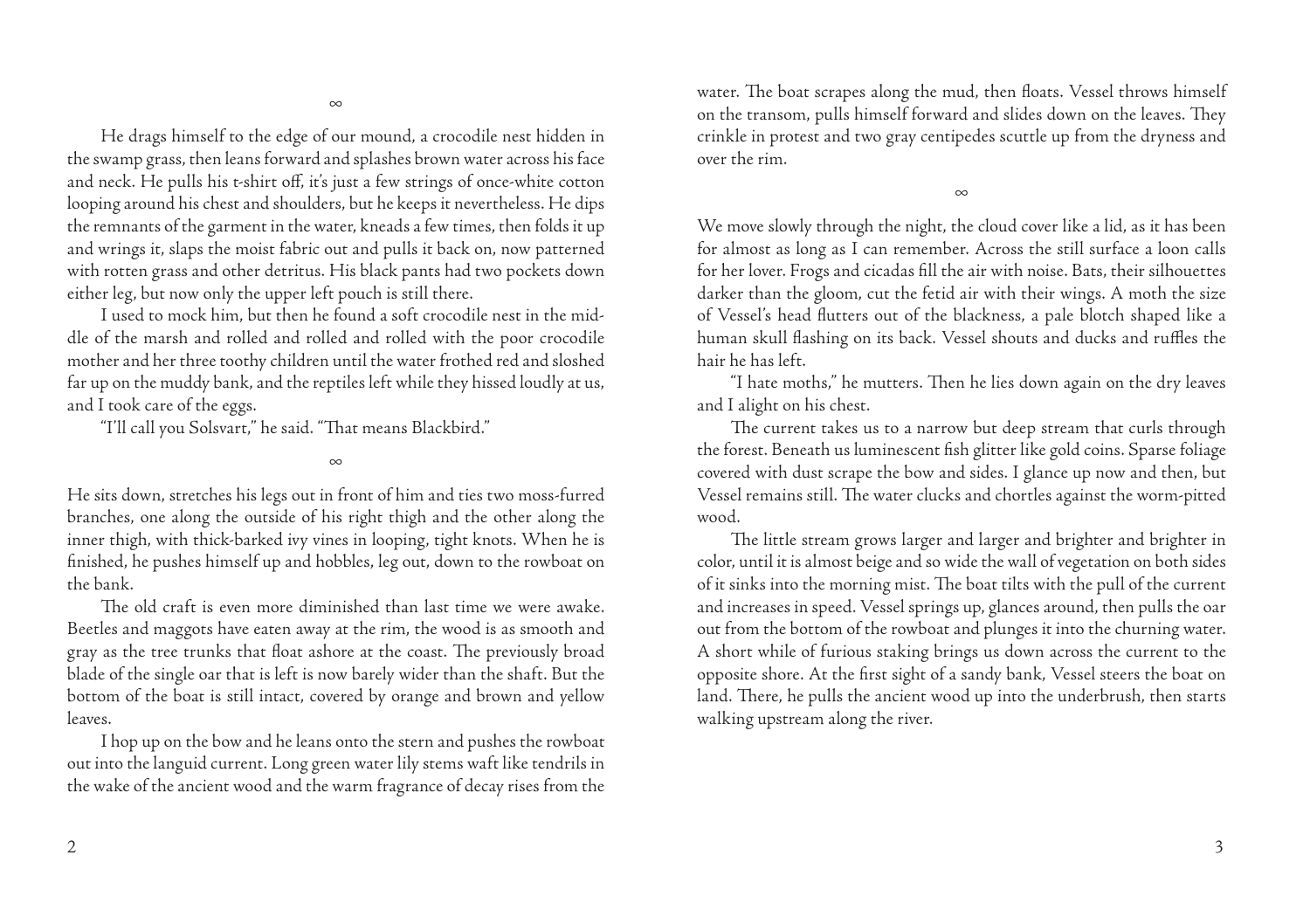#### THE CITY OF STONE

After a day's journey along the riverbed, the trees thin to bushes, then give way to a grassy moor that stretches inland. We leave the water's edge and follow the heath towards the foothills in the distance. There is only the soft sound of the tip of the oar against the ground as Vessel leans onto the shaft while he makes his way across the plain, the whisper of grass against his legs, and the susurration from the insects that surround us. We continue day and night.

When the ground turns dry and gray with pebbles and sand, the foothills have come much closer. The pale outline of a path winds along the steep slopes. We follow it up into the mountains.

"Stay on the path to the next peak," I tell Vessel after a trip in the air. At the summit, which is lower than the others around us, the ground is white and very cold, like it is in the high north, but when we are past the watershed, the path turns dusty and stone-filled again.

As we start the descent, and the trail sidles past a blade-edged crag, a wide plateau with geometrical shapes, rectangles and squares of all sizes, interspersed with parallel lines, and the occasional circle, more lines, and more rectangles, come into view. It looks like a maze constructed from right angles only.

We descend the final slope and enter the City of Stone. The geometrical patterns are created by long, low walls of enormous stone blocks. Scattered along the walls are mounds and piles of cracked mineral and broken stone. Here and there a corner is still standing—two walls leaning into one another, or a jagged piece of floor juts out from a wall like a path to the heavens. Other places we see the zig-zag traces of staircases that once climbed the stone, or the wooden remnants of shutters and doors. It is impossible to guess how high the walls once were. Now they reach barely to Vessel's thigh, and all their edges are worn concave by the dust and wind. We enter the outlines which the unknown structures have left on the ground, but all we find are

more collapsed walls, debris and stone. There are no other sounds than the shrieking of the wind through the broken walls and the crunch of Vessel's footsteps on the ground. The air smells of snow, yet even at this elevation there is a moist warmth to the air, like perspiration, and the days are brighter than in the lowland.

∞

Occasionally, Vessel lies down on his back in the gravel. I curl up in the crook of his arm as I'm afraid the wind will pick me up and hurl me across the ground before I wake.

The City of Stone turns light and dark a few times more. In the distance, rays of sunlight break through the rushing clouds. The wind never ceases or dies down. We find a lump of more than a dozen rats stuck in a hole at the bottom of a wall. The rodents' tails have been tangled together, broken at the knots, healed crooked, and grown together, so no individual could go where it wanted to. Their skin is dry and buckled, as if it has been cured, and their little claws curl helplessly beneath their bodies. They have been dead for so long they don't even smell. We walk on.

It grows dark and light and dark again. The field of walls and mounds and gravel does not end. The wind becomes a constant whistling in our ears.

"Let's go back," I say.

Vessel grins and starts walking down the remnants of a street.

"This way," I say and turn in the direction of the mountains in the distance. There, beyond rows and rows of fallen barriers, is the slope we came down from and the path that clings to its side.

"No, this is a city and we shall treat it as one," Vessel says. He follows the dead traces of streets and roads back to the foothill, even when only open stretches or completely collapsed walls separate us from our goal.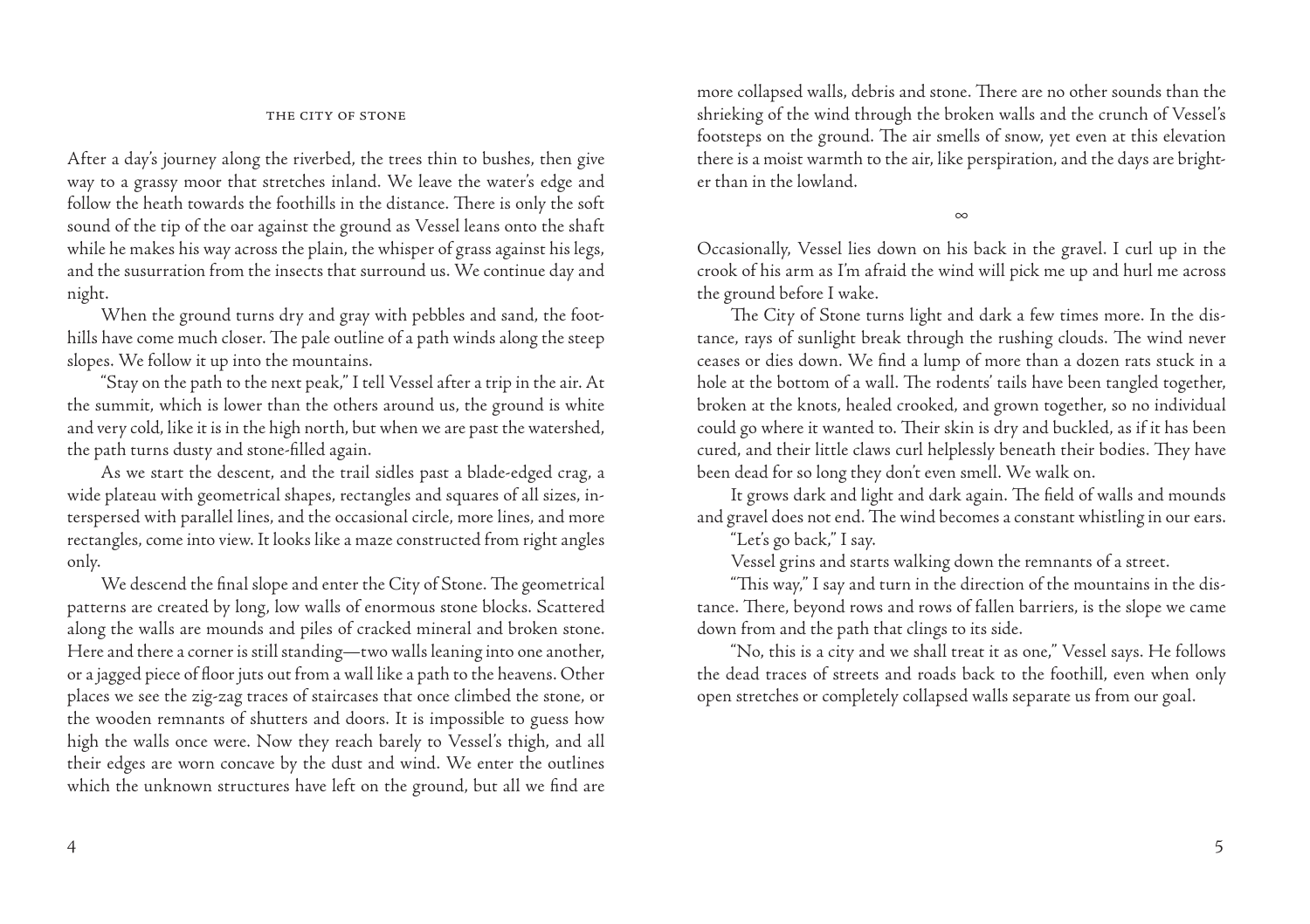#### THE CITY OF TREES

We descend the mountains and the foothills, cross the heath, and return to the broad, warm river. The boat is where we left it on the taupe-colored bank.

"Let's follow the river to the ocean," I say. "Perhaps we will find what we seek there."

Vessel pushes the old wood back into the cloudy current, pulls himself up on the stern and crawls down into the leaf-covered bottom. I settle on his chest and together we travel slowly to the coast.

∞

It is night when we arrive. There is a faint glow in the sky from the full moon, but it cannot break through the clouds. Our boat crunches ashore. The gravel beach curves gently up from the ocean, which is as black and gleaming as a crow's eye.

Vessel pushes the rowboat further up on land and with a heave and a stumble, turns the boat around. Its rounded bow and broad flanks gouge deep gashes into the sand and oily water rushes in to fill the depressions.

We begin to walk, not so close to the water as to be slowed down by the fine, gray sand deposited there, or so far up on land as to be hindered by the tall, sharp grass growing there. Instead, we walk along the part of the shore that has been packed dense and hard by the ocean's constant heartbeat. A slow surf hisses along the beach, depositing reams of piss-yellow foam that rolls and flutters like flags in the breeze. Here and there we pass the remains of tree trunks, branches and seaweed that have been washed ashore. They are dry and smooth and have been turned to stone by time and the unending wind. We more feel than see the ocean, pushing against us in wave after wave, slowly swallowing the land.

∞

We follow the coastline for several days and nights. None of us say anything,

but it's an easy silence. When the shore becomes lined with low fir trees, blushing bilberry shrub and purple heather, we turn inland. The underbrush soon gives way to a carpet of yellow fir needles. Row upon row of brown trunks and green canopies stretch out in every direction and dampen the wind to a whisper. The air is heavy with the scent of tree sap and rotting wood. Only gnarled roots, jagged rocks and reddish-black anthills break the monotony of the endless ranks of trees.

"I smell smoke," Vessel says, sniffing the air. "Do you?"

I look up at the ragged patch of sky that is barely visible between the dark treetops.

"Perhaps it is from the City of Trees?" I say.

We follow the scent of the smoke. Vessel's oar-leaning footsteps make almost no sound on the thick fir needles. Soon I can smell the smoke too. Night falls, then dawn, then night again. It is warm and the silence hums in our ears.

∞

We enter a clearing and then we see the city, above us, in the trees. Circular wooden platforms held aloft by fans of narrow struts fill the sky like clouds. We can make out the dark shapes of structures atop the platforms, small dwellings with domed roofs. Between the platforms stretch long rope bridges, and garlands with hanging lanterns and rope ladders descend nearly to the ground.

But the trees and platforms are charred black and the ground is gray with ashes that whirls up and dusts the air. Most of the platforms have split and fallen down. Seared tree trunks and the remnants of rope bridges and huts litter the ashes. Spiraling ferns flash green among the gray. Saplings and vines stretch up, but the canopies above them have already started to retake the sky.

Vessel walks over to a piece of rope that dangles from a platform and tugs at it. The fiber turns to dust in his hand.

"Here I can't go," he says.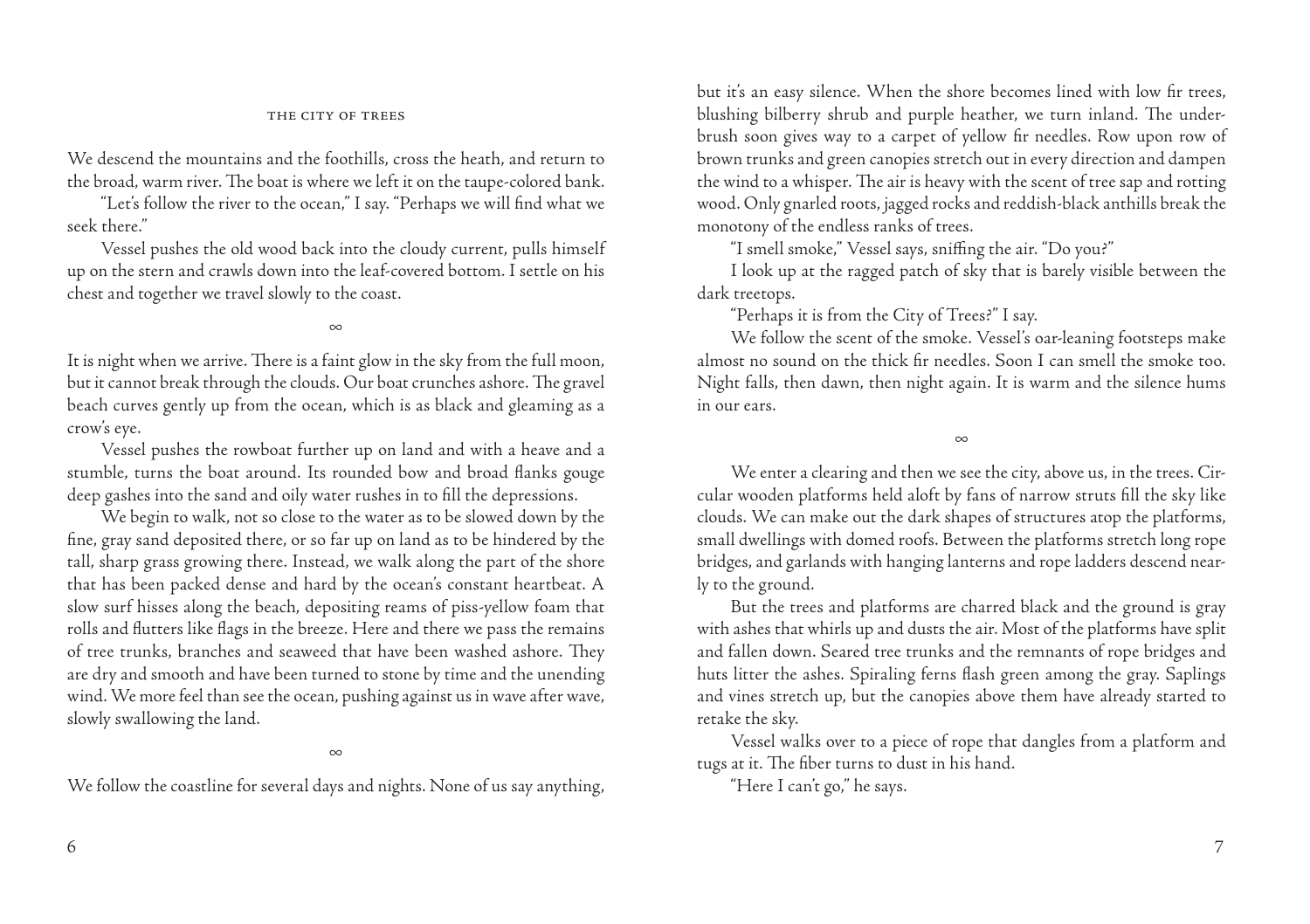"I will be back shortly," I say and fly up. Vessel sits down on a fallen trunk and leans against the fir behind it.

I check every platform and dwelling I can see, but find among the singed walls and perforated floors only the remnants of tables and stools, cracked pottery, and burned bones. As I land on the edge of a wooden disc, it creaks loudly, breaks off, plunges into the ground in a cloud of ashes, and tumbles into the ferns.

Vessel slowly stands, then limps over to inspect. The wayward structure has tipped a charred fir over, leaving a net of roots hanging like wet hair from the end of the overturned trunk. Vessel leans forward and peers into the hole. He hunches down and pulls out a bundle of blackened snakes. The serpents are coiled tightly around one another into long ropes, each as thick as Vessel's lower arms, and are as crisp and brittle as the burned wood around us.

"They were too busy mating to care about the fire," Vessel says. He tosses the cluster of seared snakes into the soot and rubs his hands on his trousers. There is nothing here for us.

∞

We can't follow the scent back, so I fly up over the cone-shaped canopies and look for the dream-like glimmer of the sea to set us on the right course. This must be done several times a day, as Vessel has a tendency to walk in circles when he has no bearing. On the long trek back, we speak only once.

"Is that what everything will look like when the sun has eaten us?" I say.

#### the city of reeds

When we are back at the hissing shore, we follow the coast north for two days and two nights. We progress fast as the gravel is easy to walk on and there is nothing to confuse our sense of direction.

On the second night we see something on the beach, partly on land, half bobbing in the waves. Tiny black flies cover the ground like billowing black lace and part before Vessel's bare and grime-streaked feet with a sharp and angry hum. An overpowering smell of putrefaction drowns out the scent from the sea, and we are not surprised when we see that the thing in the water is the slime-covered corpse of a giant squid. The mottled, spindle-shaped form is at least four times longer than our rowboat and the two leading tentacles twice the length of the body itself. Its ten muscular limbs are as thick as tree trunks yet waft limply in the surf, tangling and sliding into one another. The bulging, gelatinous corpse has ruptured along the side and spilled its precious catch in a long reeking mound; glistening herring, slim sardines, and tiny gray shrimp, black crabs with legs the length of Vessel's arms, a couple of rusty-red octopi, and the saw-toothed jaw of a small sperm whale.

An enormous eye as wide as Vessel is tall stares out onto the beach and the rustling heath beyond. Through the transparent skin, we see that black pigment covers the back of the eyeball. In the faint light from the ocean it gleams like silver.

Vessel places his hands by the dead animal's eye, leans forward and pushes so the soft flesh quakes and quivers. He wades into the dead school of fish and crustaceans, and shoves at the middle. Then he pushes at the animal's broadest, tentacle-adorned end, before he moves back to the head. He pushes and pulls until he manages to shift the enormous corpse enough for the waves to take hold of it and drag it out to sea with them. Gas bubbles to the surface in a torrent of sound and smell, but the squid vanishes into the depths. Afterwards Vessel scrubs his hands and feet in the black water for a long time.

∞

The next morning we reach the City of Reeds. But the beach is empty, not even a twig of driftwood or a blade of seaweed can be seen on the shore. There is only sand and pebbles and Vessel's three-legged footprints unfurling in a long tail behind us.

"This is where the City of Reeds used to be," I say.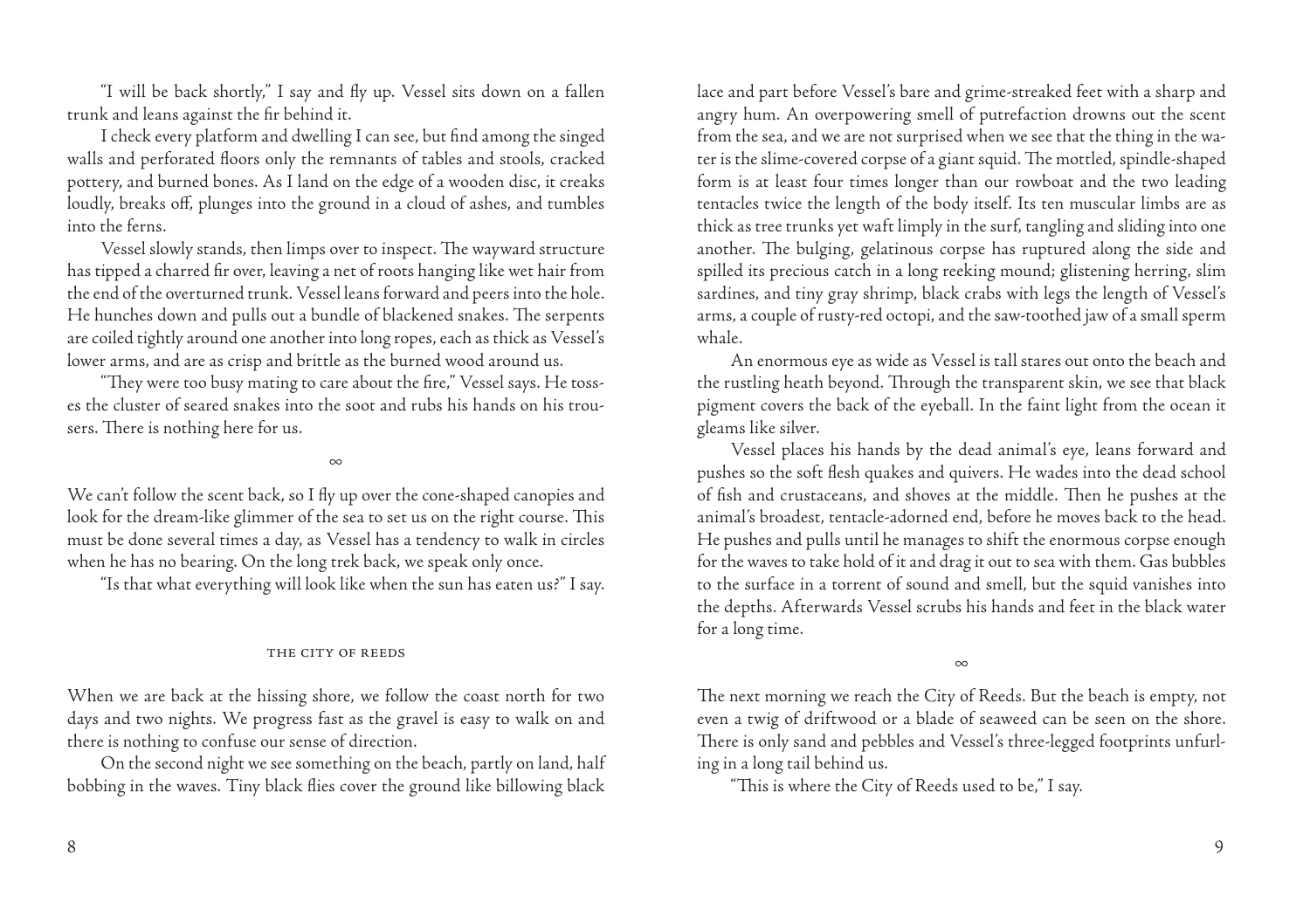Vessel looks around. Out in the deeper water, a swell lifts and crests and is illuminated from behind by the gray dawn that shines in from the horizon. For a brief moment, dark forms and shapes gleam deep inside the wave, like distant stars, before the fluid wall crashes down and rolls unimpeded towards the shore. Vessel wrings off the tatters of his shirt, unties the thin branches that support his leg, pulls off his pants and hobbles out into the water.

"Here, I cannot follow," I say and settle on the smooth gray pebbles while the wind ruffles the feathers on my back.

Vessel limps out into the gray waves until only his head peeks above the surface and the long strands of hair that still stick to his skull float like black kelp about it. Then even that disappears into the water.

I close my eyes and imagine Vessel suspended between the dark ocean floor and the bright sea surface like a bird in a breathing sky. There, among luminescent cold water reefs, mounds of gray brain coral, billowing black nudibranchs and blood-red sea anemones, he sees glazed roofs and hedge-bounded gardens in a grid of streets lined with vehicles and garbage bins and lamps. Some of the houses have sharply slanting roofs with many gables and horizontal siding, and small windows with sheer silk curtains that waft in the water. Other homes have flat roofs and floor-to-ceiling glass doors and white vertical blinds floating out through a gap in the transparent barrier. In the gardens Vessel spots old pear trees, cherry saplings, red rhubarb spreading its wide leaves over the lawn, maples, birches, larks, white roses, pink honeysuckle, and orange lilies. But he sees no people and no animals, only empty gardens and houses.

∞

The day passes and darkens to night. It is noticeably warmer than before we set out on our journey. The black surf rolls lazily onto land, occasionally sending a spray of salty drops my way. I see a faint motion out among the gloomy waves, like the slick head of a seal or an otter, but it's Vessel, slowly swimming towards the shore. He continues until he's almost on land, then stands up and limps out of the surf. He wrings his hair and shakes the moisture off his hands, then puts his dry clothes back on.

"Did you find anything?" I say.

"Lots," he smiles and sea water tumbles out of his lipless mouth and down his chest. "Gardens, houses, roads, but the roads were cracked and broken, the gardens covered in weeds and the houses empty and peeling. The vehicles had rusted apart and everything was dark and quiet. I saw no one, neither living nor dead."

"I saw you among the houses and the gardens, the trees were still green and lights glowed in some of the windows," I say.

"I'm afraid it wasn't so," Vessels says.

"Did you find anything that can help us stop the sun?"

"No, not a single object, except for starfish and sea kelp and corals."

"Then we have failed in our stewardship again." I bow my neck and a cold tear forces itself out of my eye and down my beak.

Vessel folds his time-eaten hands around me, picks me up and puts me on his shoulder, which is somehow still warm.

"One more place," he says.

#### THE CITY OF TAR

Tar is said to have been a wealthy city once, glittering at the edge of the boiling marshes that separate the endless fir forests from the icy wastes. Others claim Tar used to be an extensive factory that squeezed bitumen from the bog, liquefied the black material and shipped it south beyond the tundra. Avenues of rusty pipes still criss-cross Tar like old scars, and rows of circular tanks gape silently into the dusk-dark sky. Tar is still gleaming, but now from a thousand flickering, dripping torches that fill the air with a greasy, black smoke that mixes with the stench of decomposition from the bog and the odor of the city's own pitch-smeared buildings. Since offal and nastier wastes are thrown right out of the sheds and shacks and into the marsh, we smell Tar long before we get there.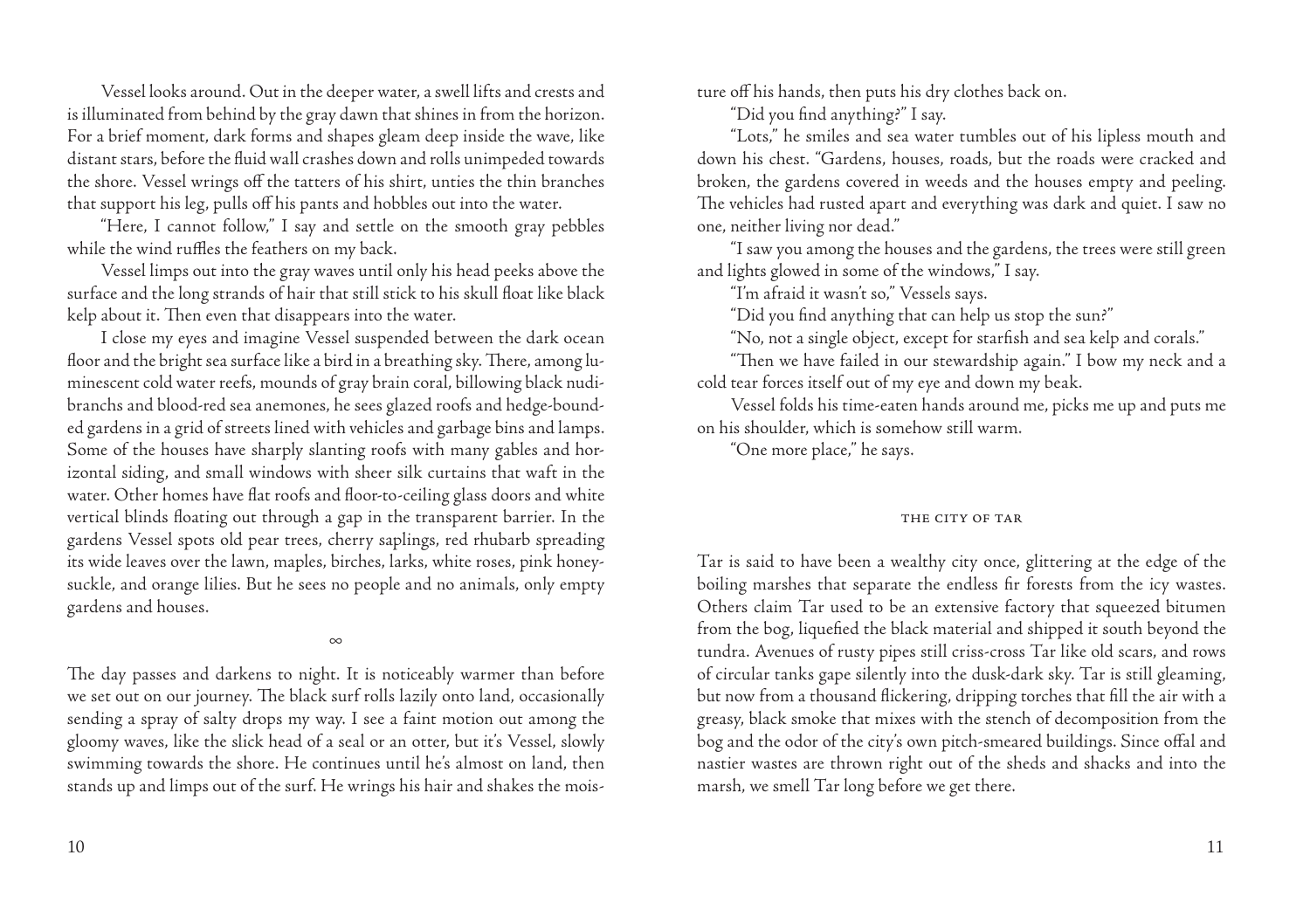Despite its quivering luminance, Tar is nearly quiet. The most prominent noise is Vessel's slow footsteps on the petrified wooden planks that lead from the edge of the bog to the dark cluster of buildings that is Tar. Behind the sound of Vessel's walking, there is a creaking and grating and whirring. Between the pipes and tanks we see the silhouettes of tall pumps that dip their heads into the tar, again and again and again. Occasionally we hear the sound of shutters opening and closing behind us and the murmur of voices. The torches sputter and hiss and somewhere nearby water drip-drip-drips.

∞

As we cross the street between a dark staircase and a narrow alley we see a shadow moving quickly away from us. Vessel shouts and hobbles after it. I lift and chase the shadow too. We turn corner after corner, deeper and deeper into the maze of tarred and sagging wood. A pebble flies out of the darkness towards me, like an undiscovered asteroid. I circle higher. Vessel, oar in hand, catches up to the stranger.

The person turns toward us. It is a head taller than Vessel, with skin the color of lard drawn taut over sharp bones, round blue eyes that blink out of sequence on either side of a narrow skull, a thin axe-head of a nose running down its face and a mouth that reaches almost behind its neck. The fingers are so long they fan out on the planks, yet the feet are round like table-legs, wrapped in mud-caked rags. Between its arms hang what I at first think is a bag or a pouch, but which turns out to be a stomach flapping out of the cracked chest.

He stares at Vessel's hands, then motions for us to follow. The tar person leads us along the bitumen-dark streets to a small building with a flat roof and glass windows that are still intact. The cloudy panes glow a faint, misty blue.

"Tomorrow at dawn," the tar person smacks.

Vessel inclines his head. Our guide then takes us to a shack at the edge of the maze, up a creaking staircase that winds along a naphthalene-stinking wall to a lopsided door on the second floor. At first the door seems stuck in

the frame, but our host pulls until the barrier slams open and bangs into the wall behind it. The tar person takes down the torch that hangs by the door. The cone of quivering, smoky light reveals a room about the length and width of our rowboat, with a bed on the wall furthest from the door.

The tar being puts the torch back into the holder and scuttles headfirst down the wall. Vessel removes the torch and puts it out by stepping on it, grinding it to ashes under his dirty, long-nailed feet. Inside, he feels the lock for a key but finds none. When he sits down on the gray wool blanket on the bed dust plumes from it. Vessel pulls his legs up, swivels around and lies down on his back. He blinks a few times, then falls silent. I settle on his chest and dream about the curtains wafting behind the windows in the City of Reeds.

∞

I wake Vessel in the middle of the night. He groans and turns over to re-enter his rest. I bite his right earlobe, the one that has the most flesh left on it.

## "Time to search," I say.

Vessel climbs up on the building and from there he crawls across the rooftops while I guide him from the air back to the structure with the glowing windows. There he creeps in through a hole in the wall.

Luminescent blue lichen fills the corners and streaks the walls and ceiling, affording just enough light to see by. Dried mud crunches underfoot. The room is empty save for a cabinet in the back. Flanking the cabinet are two dusty beeswax candles in heavy pewter holders. The candles are bent like the necks of swans searching for food beneath the marsh surface and are so long the wicks lean against the dirty floor.

Vessel slides the cabinet open, its innards glowing with fungal luminescence. On a cushion of red velvet dotted with green mold sits a skeletal right hand. Thick rings bearing smooth mineral ovals adorn the thumb, middle and little finger. Another shelf contains the bones of a child's left foot. Further down is a mounted right foot, the toenails curved and filthy.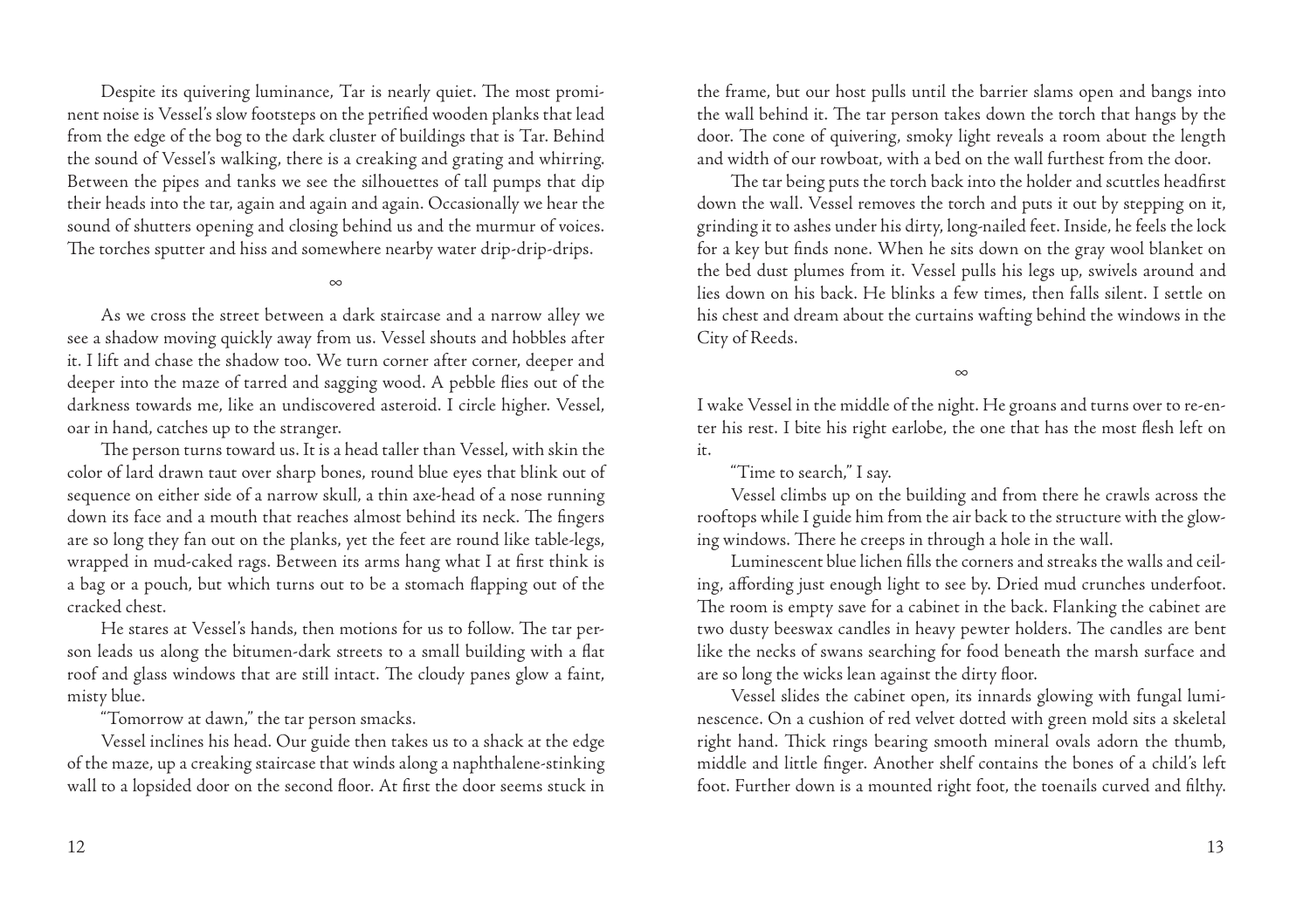On the bottom shelf is a carving in polished granite depicting a mass of ropy limbs that curl and slither and slip into one another. The knot has no beginning and no end and makes me think of rat tails tangled so tightly that their owners can't move, snakes mating in a pit while the forest burns around them, and the arms of a dead giant squid rolling limply in the surf. This is what we need to get rid of, what is burning us up, like a warning we did not heed or a wrong we did not right.

The moment Vessel grasps the object the ground begins to shake. Out in the bog orange jets of burning gas flare up and the creaking pumps stop and begin to fall apart in a chorus of slowly bending metal, bangs and clangs. Then we hear the slamming of doors, pounding of steps, and yelling of thicktongued voices from all around us.

∞

Vessel limps as quickly as he can. We hear shuffling and flapping and panting at every corner, behind every shutter and door, the mud burps and suckles, the tarred wood screams from being scratched by long, thin hands. When I fly higher I see them, a dark crowd filling the streets and alleys like oil seeping from stone. Vessel can't flee into the bog, the tar won't hold his weight and it is said to be bottomless, so he has to stay on the wood.

He struggles along the main thoroughfare, the straightest and shortest passage through the maze of sheds, and almost makes it. But they stream out of the side-streets and alleyways just as he reaches the single road of planks that creeps out into the bog towards land. Vessel faces them, both hands on the smooth, worm-eaten wood of his bladeless oar. The tar people open and flap their stomachs, scrape their bat-fingers, and come at him on the narrow walkway. The sound of wood against claws fills the air, accompanied by the creaking and squeaking and screeching from the collapsing pumps and pipes out on the tar-lake.

During the melee Vessel's left hand suddenly droops from his wrist like a rotten flower and tumbles to the ground. One of the tar people dives forward and catches the limb before it rolls into the bog. As one, Tar's inhabitants rear their pale heads into the air and flutter and smack their gray lips and thick tongues. The tar person throws the loosened body part into the crowd and a meadow of hands rises up to pass it further and further back into the shed maze.

We run. Behind us the dripping torches and smoking jets die down one by one and Tar slowly turns as black as the night.

∞

We crunch across the stone beach to the rowboat, turning occasionally to see if long shadows are following us, but the shore is empty. Vessel launches the rowboat back into the black waves, crawls in and lets the tide carry us slowly away from land.

The horizon is a wound at the edge of the world. Between the red gash and the lid of clouds rises an enormous inflamed orb that breathes long tongues of conflagration into the void. The heat is like a thousand fires burning.

The closer we drift towards the sun, the hotter the air becomes and the brighter the sky turns. We lie down at the bottom of the rowboat for shade. Vessel's hair fans out on the leaves and he pushes me beneath it for cover, but smoke soon rises from us both and the scent of charred flesh stings our noses.

Vessel cups his hands into the water and soaks us thoroughly. When we start burning again, he cools us with more water. When that is no longer enough, he loosens the branches from his leg and twists the vines that held them in place into a wide loop. He hangs the loop from the stern, takes the carving out of the single pocket of his pants and places it at the bottom of the boat, and slips me gently inside the worn fabric. Then he drops into the water, holding onto the vines with his remaining hand. Thus we follow the boat further and further out towards the sun.

∞

There is a loud creaking noise and the rowboat shudders as if from an im-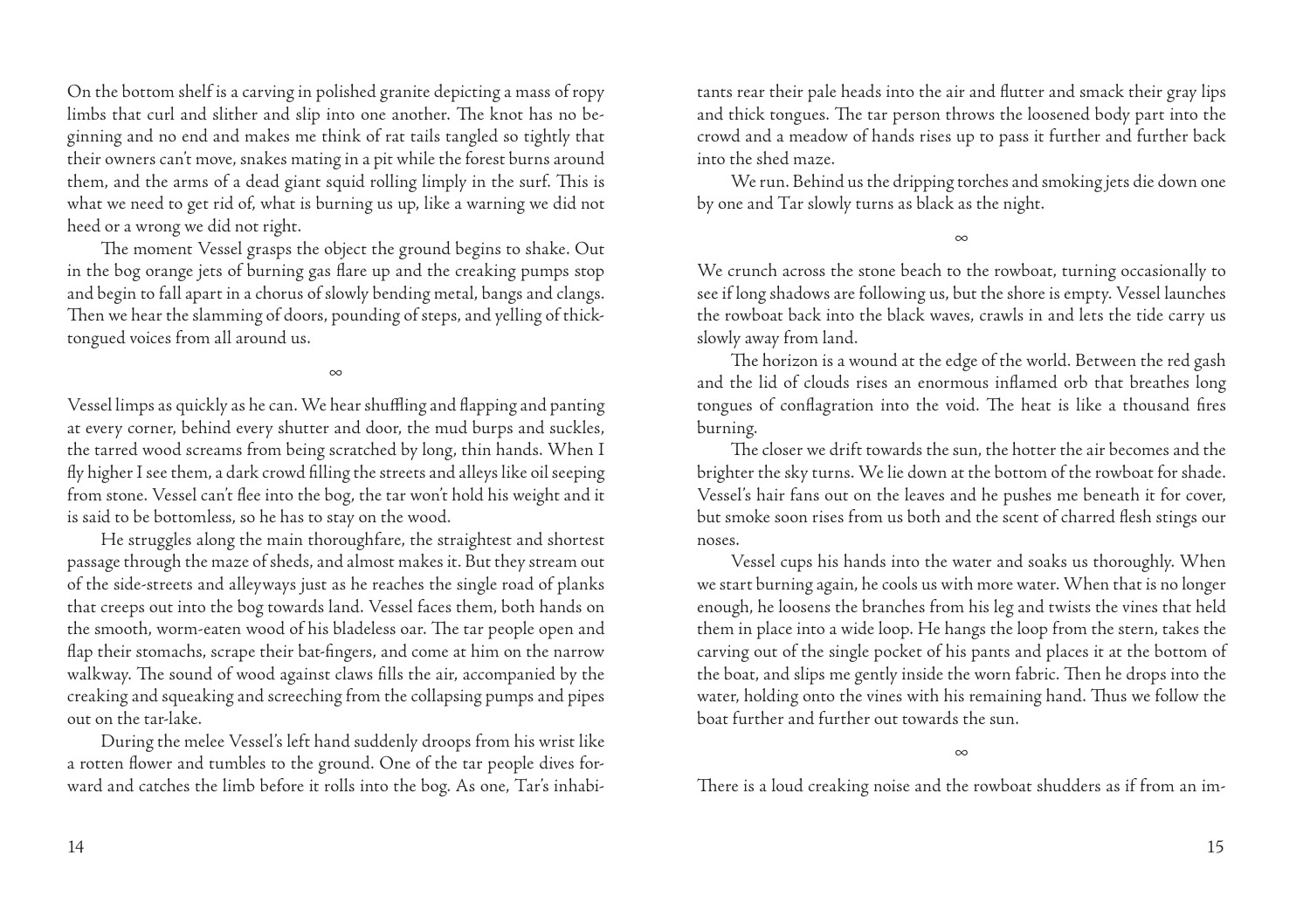pact. At the bottom of the wood, the carving has swelled up, like a corpse in the ocean. It is now wider than Vessel is tall and still growing. The air itself is screaming and the ocean has started to seethe.

Vessel pulls himself up into the boat, strains against the gigantic stone knot, grunts and groans, and somehow manages to push it over the rim. The carving splashes up a thin spray, before it sinks into the black water. Just a few wide bubbles dissolve on the surface.

But then the water explodes into a plume and something very large and heavy shoots up from the sea. Greasy dark water plunges off it like waterfalls and a stench assaults the air. The writhing knot is no longer cold stone, but reeking flesh. It rises and rises, until it reaches the searing sun that just freed itself from the horizon's red grasp.

The twisting rat kings, serpent nests and squid's tentacles envelop the sun like an embrace before dying. Then all slowly start to contract. There is the cry of a million broken-tailed rats, burning vipers, and bursting squid, and the sun's disc cracks into a firework of glowing embers that fall from the sky like shooting stars, but are so small they go out before they hit the ocean. Only a sliver of the inflamed sun remains. The heat and light drop to the tepid dusk we have had for almost as far back as I can remember. The remaining pieces of rat, snake and squid plunge into the sea, smelling like singed hair, burned skin and boiled meat. They are so large a flood wave rises from them.

The wave swells and grows and rushes us back to the stony shore much faster than the tide took us out. The flood rolls and churns and reaches far inland, until it is diverted by the rivers and streams and marshes there, and we are finally deposited on dry ground, on a small mound of grass, an abandoned crocodile nest shaded by vine-choked trees veiled with lichen.

Vessel crawls out of the rowboat and drags himself to the top of the mound, while I lie exhausted on his head. He turns onto his back, places me on his quiet chest and smiles. One by one the stars become visible in the heavens. They are all small and faint and brown, having burned off their white and yellow a long, long time ago.

## LETTER TO A STRANGER

## *JEAN FERRY*

## *translated by Edward Gauvin*

## *from The Conductor and Other Tales (Wakefield 2013)*

We have just arrived in a rather curious land. I don't know if this letter will ever reach you. To tell the truth, I'm not quite sure we've arrived, since the earth keeps moving under our feet even though we've stepped off the ship. The *Valdivia* herself has vanished since I set foot on the dock, and I don't know if I'll ever see it again. There is no postal service in this land, or any inhabitants, either; I don't know if I'll be able to send you this letter, or how it will reach you. Nor do I know whom to send it to; still, I hope you get it. My traveling companions — where are they? I have no idea yet, but they can't have completely disappeared. There must be something left somewhere, some trace of them; I will set out in search. I suppose I'll find them, but you never know, so I thought I'd write this letter first. Still, I won't have much to do once I'm done writing, for I think I'm on an island. I'm not entirely certain, though the entire perimeter of shoreline has passed beneath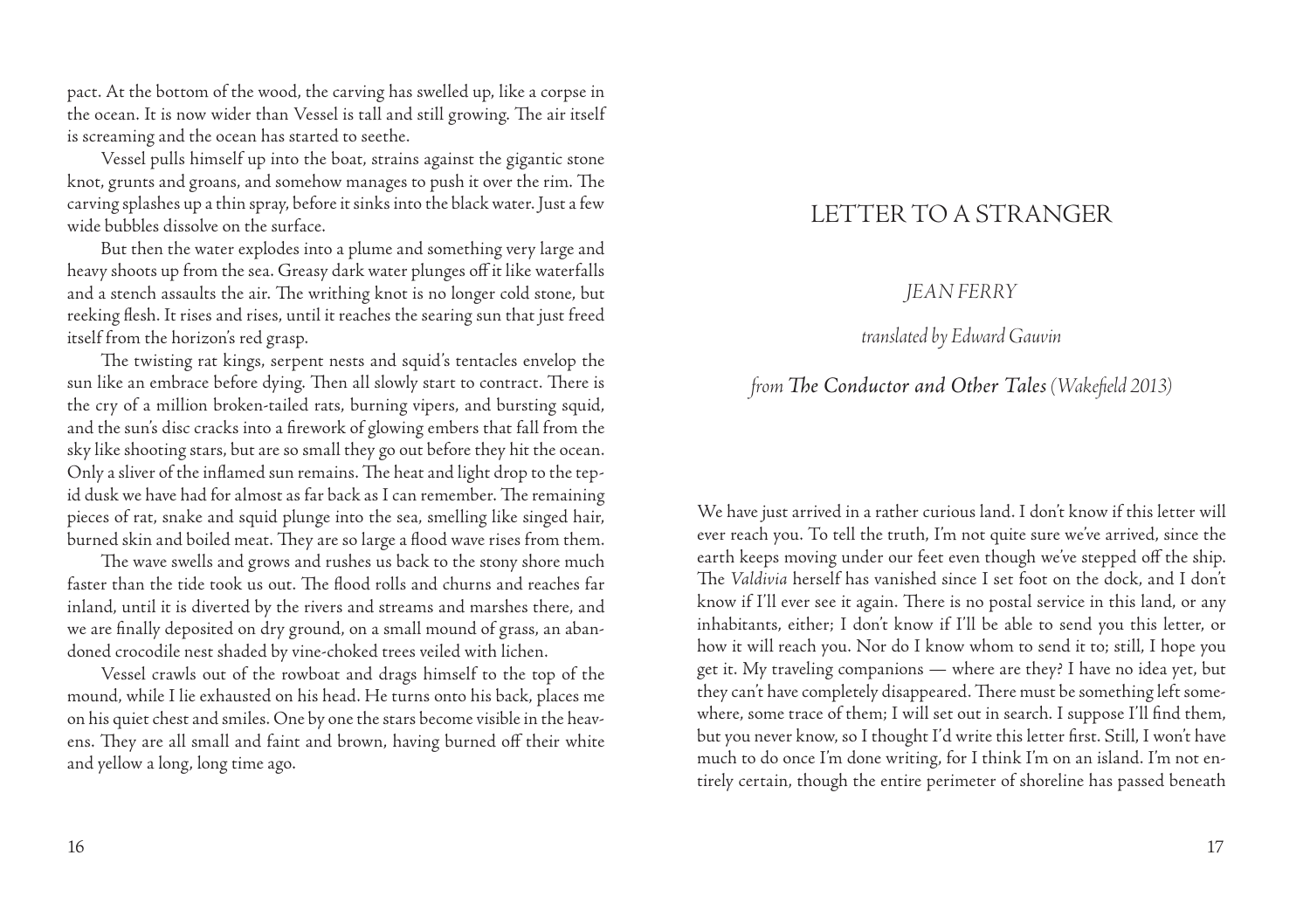my feet since I arrived, and after two days I found myself back where I'd started. Yesterday, there was a high, smooth-sided mountain in the middle of the island, but today I'm no longer sure it's there.

What I really wanted to tell you is you must never to come to this land. To be sure, one wants for neither food nor water, and the houses are rather comfortable, if one can adjust. No, what's troubling is the manner of existence. I'll never get used to it. The solitude here is too populous for me. It's bearable by day, but at night… the noise of thousands of invisible breaths astonishes and, let me tell you, terrifies. It's hard to explain. But you'll understand. Haven't you, in the dark, ever reached out with your foot for the final step of a staircase, only to find there wasn't one? Do you remember the utter disarray you felt for a moment? Do you remember those patient explorations in bed at night when, just as you were about to fall asleep, your leg suddenly relaxed and you almost fell who knows where? Well, this land is always like that. Matter itself here is made of the same stuff as that step missing from your staircase. You never get used to it, I promise, and you must never come here.

I wound up here because of a stupid mistake. No one warned me. The *Valdivia* was en route to Melbourne. How could the captain have gotten so turned around? One night, the Southern Cross fell from the sky, and I complained to the steward, we shouldn't stand for this; he maintained that the same thing happened every trip. And now here I am, absolutely alone; I don't want anything anymore, except a strange feeling tells me I absolutely have to get out of here. But how? I'll certainly look into it soon, I still have a few more little things to do, but tomorrow I'll start looking for the dock. Maybe the *Valdivia* has come back. Surely it will, since it came once already. I've lost track of the days somewhat, there's no calendar here, you know, and I've no desire to play Swiss Family Robinson with a pole and notches. Of course, I didn't have all this gray hair aboard the *Valdivia*. I must start looking for the dock again tomorrow, I've waited too long.

The streets are dismal and rainy by day; that's understandable, since no one lives here. But by night, what bustle! And please note: not a soul to be seen. I'm a sober-minded fellow, I know these houses didn't build themselves, and yet one must, as they say, come to terms with it. But it is terribly hard work, in this land where nothing happens as it does elsewhere. Since I arrived, I think I've been too busy coming to those terms, so busy I never will. I'd be better off getting back to looking for the dock.

Please understand. No one here wants to be disturbed. In fact, I think they never come out of their houses. That seems simple, but how to explain it? Oh, they don't mean me any harm, and if I stayed long enough, we'd wind up getting along, but there's always someone behind you, and when you turn around, no one's there; it gets aggravating after a while. Right now, for instance, someone's looking over my shoulder as I write; I think it'd be better if I didn't turn around. I'll finish this letter tomorrow, I can't write when I'm being watched. I'll try to find the dock again. I'm not unhappy, I assure you, and yet, who'd want to see their best friend here? There are people who'd be happy on this island, but I'm not one of them.

Every life should have a little whimsy, sure, but really, when a man no longer knows if the sun in the sky means noon or midnight, when a great wind from the plains wraps around your personality like stripes around a barber pole, I say "Enough!" It's decided: tomorrow, I'll go looking for the dock. Deep down, my only nightmare is that the *Valdivia* will come for me when I'm not there, and leave again without ever having seen me.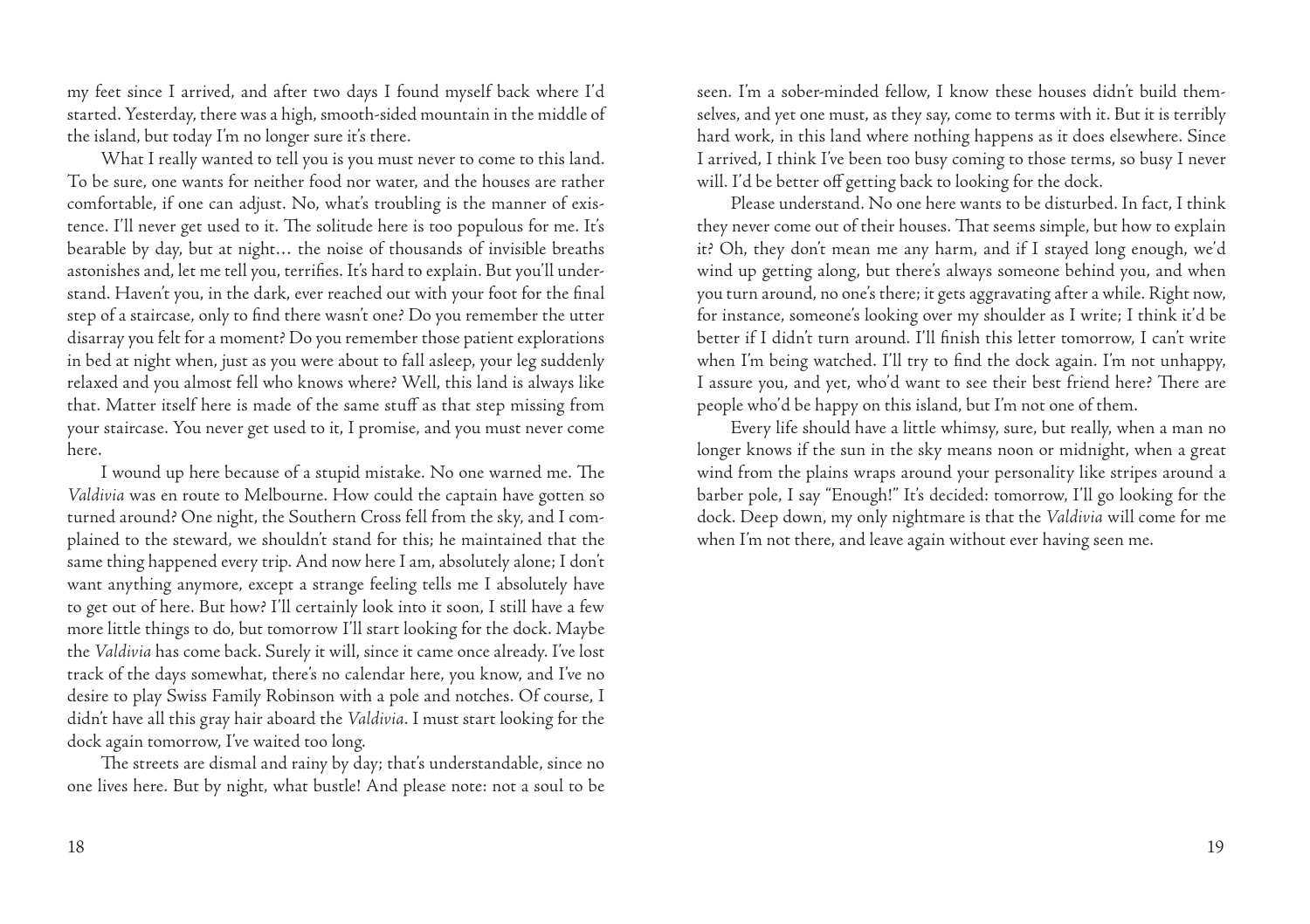## THE MUSEUM OF THE FUTURE

## *H.V. Cha o*

*apologies to S.M.*

"How could you communicate with the future? It was of its nature impossible. Either the future would resemble the present, in which case it would not listen to him: or it would be different from it, and his predicament would be meaningless."

—George Orwell, *<sup>1984</sup>*

I.

The Museum of the Future is located in an outlying district for which further development was planned, but never realized. It may be reached by taking northbound buses 6 or 23A, or the spur route of the green metro line to the final stop. The station sits behind the desk of a vast plaza which it su pervises, with its massive clock, like a concrete bureaucrat. Emerging from this terminus we seem to face, with the sun just beginning its ascent, a des ert of human manufacture, were it not for the gaiety of a lone gelato vendor under a striped umbrella. From there, the museum is a ten-minute walk.

As we proceed through this concentric suburb past houses with their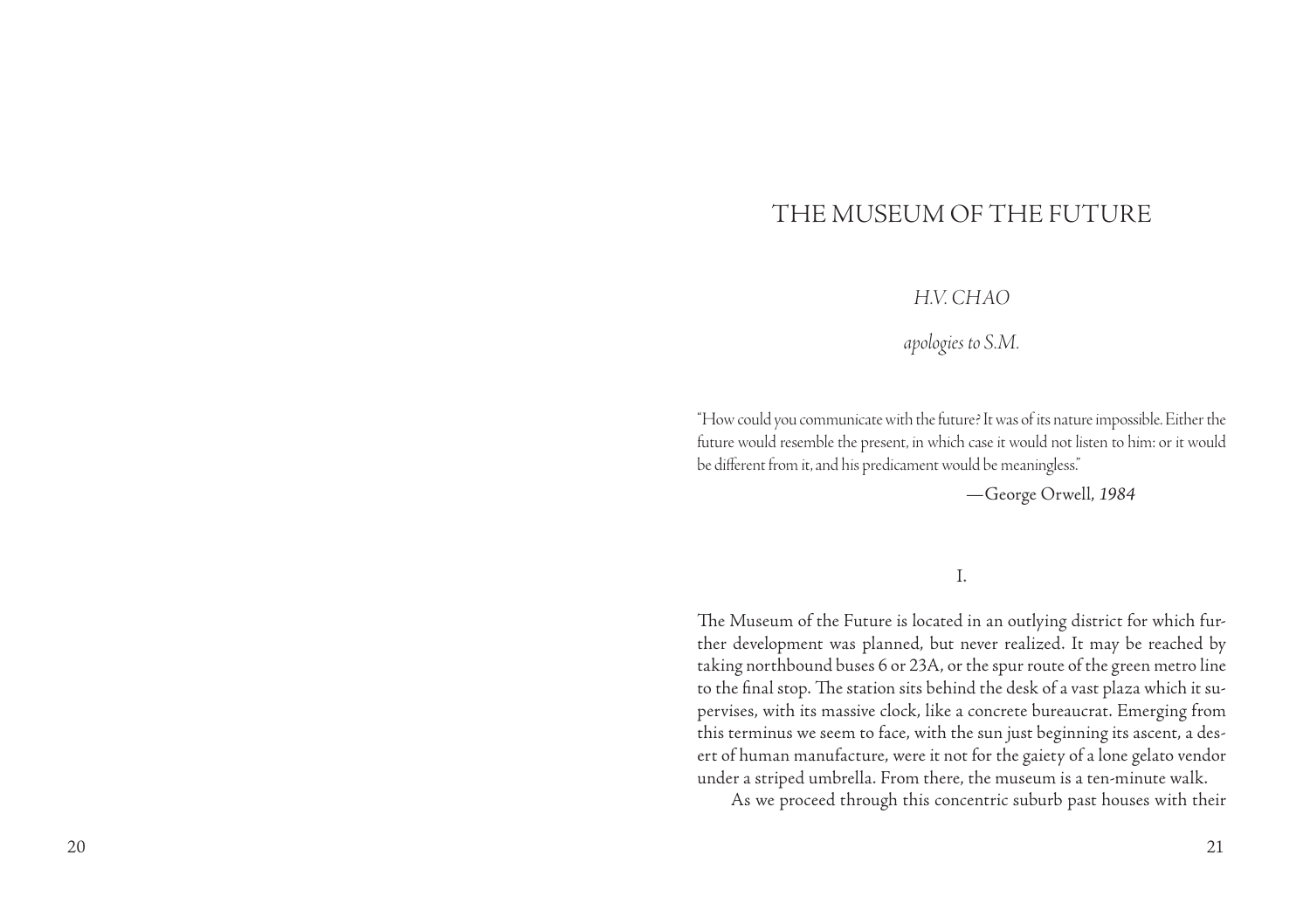spruce lines, the impression is one of uniformity imposed on a staggering scale: an attempt to transcend the present with design. Yet the district's spiderweb might seem tattered from above, its radial arrangement interrupted: here by a run-down dwelling, there by a gaping excavation for one never built, while all around unfinished streets run dry in gravel piles backed by unplanned woods. The era of exuberant experiment is over. A shaggy hedge extends unkemptness towards us as if in greeting, and a toppled marble bust nestles by a broken mower in the weeds.

The museum itself remains an imposing edifice, conceived on a colossal scale the air of gentle desolation does little to dispel. It is hard to tell from the mottled concrete whether the façade is blank from wear or still awaiting ornament. To our left, the oblong pool holds only old leaves; the stricken plaster of its basin is pale blue as though recalling skies the vanished waters once reflected. Dandelions push up between the fitted flagstones. Interest in the future begins with disappointment.

#### II.

A gigantic hourglass fills the atrium of the museum's entrance. The future, that immense and sandy mass, flees grain by speeding grain into the past through the blinding transit of the present. The hourglass requires no periodic upending; in a gesture toward infinitude, the sand in the upper bulb is mysteriously replenished. We have often wondered why a technology so anachronistic—though some say timeless—was chosen to greet visitors to the museum. And really, the concealed mechanism must be rather simple, on the order of the detached faucet that, from midair, releases a torrent barely hiding the plastic column within, through which water cycles up to fall again. We recall such gimmicks and enticements from the fairs and midways of our youths, with all their noise and garish lights, and this causes a certain resentment, amplifying our befuddlement, for isn't the future meant to be altogether different from everything we've ever known? And yet the

actual mechanism remains satisfyingly mysterious. Engineer fathers, with their families in tow, can only offer guesses on the process. From time to time, sand in the upper bulb shifts, resettles. A reflected skylight makes an opaque shape on the perfectly transparent glass.

#### III.

We are delighted by the miscellany of moving walkways in the Hall of Transport: walkways encased in corridors of colored glass, walkways under sectioned canvas awnings, walkways rising at steep angles, walkways corkscrewing slowly floorward from great heights. Shadows dapple us, waft and ripple past, and for a moment we might be forgiven for believing ourselves on the ocean floor, so various are the airships that dally and meander overhead: the fanciful airphibians, the discopters, the gyroyachts, the flying wings. Busy ogling the countless conveyances, we realize only belatedly that although we have stopped in our tracks—are, in fact, standing stock still we have not ceased to advance: beneath our feet, our own moving walkway bears us imperturbably along, at a stately pace suited to admiring the sights without letting our eyes linger on any single one. For there is a secret the museum's curators know well: it is in glimpses, flashes, shards that the future lodges most deeply in the heart, pieces of a dream our memories return relentlessly to reassemble.

#### IV.

Pausing, pointing, rubbernecking, we press on through this congestion of invention, this chaos of progress. We duck as the monoflyer on its single rail makes a roller coaster swoop just past our heads. A hoverflivver about to run us over takes abruptly to the air, oblivious to the whistle of an autocop, and in the oncoming lane, a tricar commuter breaks bread with his neighbor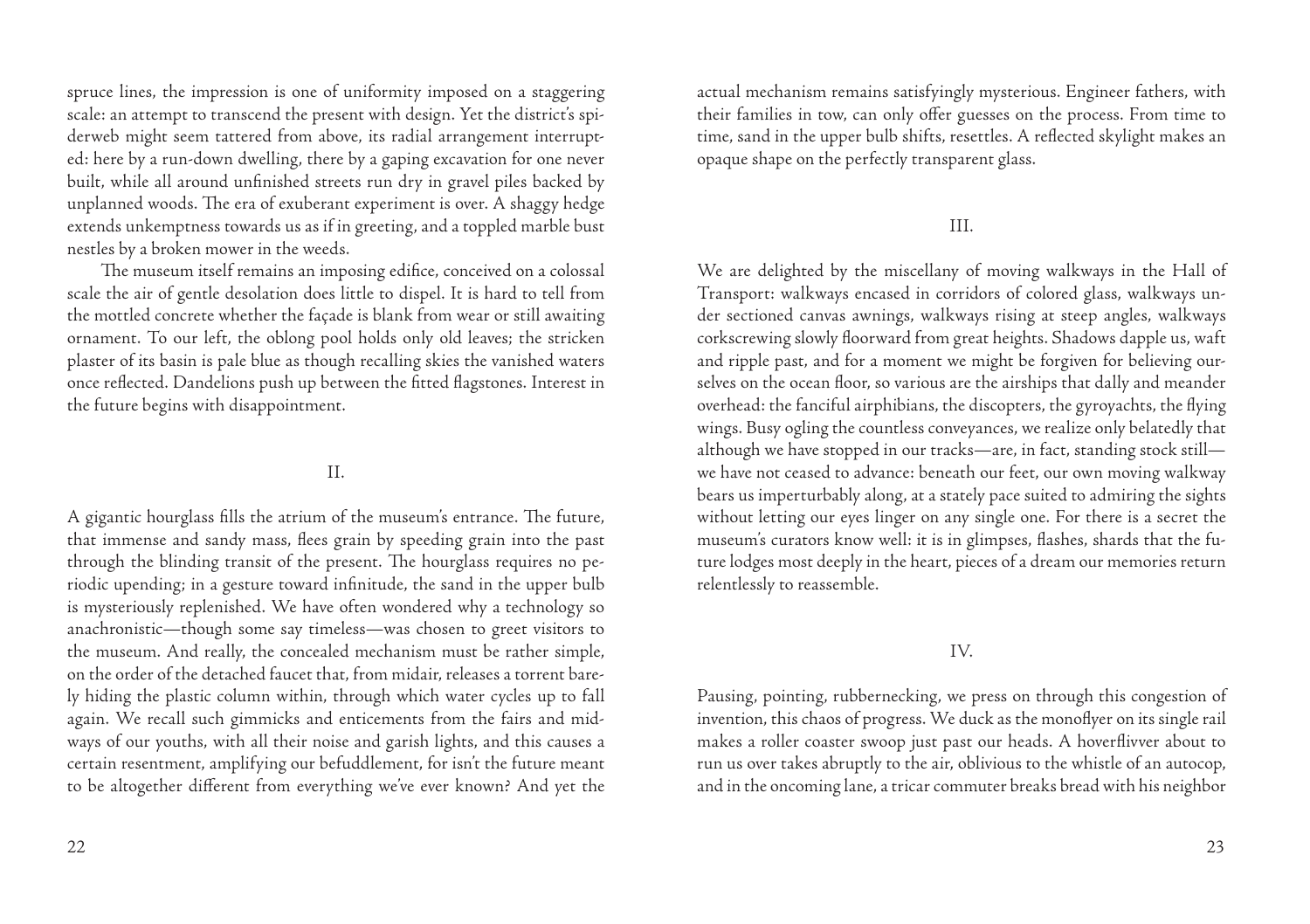from a battery-powered toaster. The future is busy.

Critics have quite rightly pointed out there is a great deal of gimcrackery in the Hall of Gadgetry: the moon capsule with its upholstered salon, the pedal-powered pogomobile, the astrodavenport, the spherical atomic folly… the wave of junk and clutter banks, threatening to drown us in hokiness, but already we are climbing toward the exocoupe with its three headlights on a dais of pink glass, pointing the way out with its nose. A gentle but insistent breeze blows from the darkened doorway beyond, and this would be our last impression of the hall, were it not for an old man in a cardigan nearby. Only his shoulders, hunched against the wind, and the occasional shiver betray him as a visitor, instead of a museum mannequin. With his back to the exit, he stands rapt before the display of the levitating lounger. A faint round print, as though from use, depresses the yellowed doily of the headrest; on the seat lies a folded paper, its front page forever showing the same grainy five-second footage of a zeppelin. The scene, bathed in an amber glow, glazes the codger's spectacles, tingeing a single memorial tear.

## V.

In fact, an unbroken series of moving walkways paves museum corridors between the themed Halls. Sometimes visitors may be seen pausing in these halls with an absent air: their ears have picked up the walkways' near hum, as of a river that locates us in a wood. Once we know to listen for it, we are apt now and then to tune in, then resume our journey oddly refreshed and reassured.

Some have speculated these moving walkways are meant to sustain the illusion that the future will be delivered to us without our having to lift a finger. Such is its imminence that we need only stand and wait to come into our own, heirs to a kingdom of confirmed prediction.

Others claim it is rather the reverse: that we, instead, are being delivered forward. Itching, twisting, aching, slouching, saddled with cameras or suffering our children's tugs and pleas, lost in thought or plunged in conversation, fervently awaiting or utterly oblivious, we are with every moment and in every attitude brought closer to the future, whether we like it or not. Black and sleek, the placid belts roll on, tines glinting in the muted light.

#### VI.

What first strikes us in the Hall of the White City is its blancheur and éclat. The noonday of Cartesian reason seems to tumble from the rows of slanted glass above to bless this resplendent scale model. For although the White City is far less than life size—our gazes travel at eye level the fiftieth stories of towers, and we could, if we wished, rest a casual elbow on a ledge of stepped skyscraper—the reigning impression is nevertheless one of monumentality. By our ankles, broad and stately boulevards fan out like winning hands. The lithe passerelles of the heights remain out of reach, and gloriously crowned by the sun from whatever angle we crane our necks to squint at them.

Some visitors are content to be awed by the White City. Perhaps it is their first time; perhaps they are susceptible to beauty, or among those to whom hope comes easily, and often. We find these people everywhere, the very lifeblood of museums, admiring with soft gasps the sunflowers or poised apples no matter the artist's style or school.

To others, the White City is simply an outsized architectural maquette, as if inflated with the pomp of civic promise. The whiteness of the buildings is a curdled dream. How eagerly they've waited for the White City to come true—how terribly, unforgivably long. If only they could tear in rage through the display, avenging disappointment!

Still other visitors wander the White City with their minds on the laundry, the roast marinating at home in the fridge. In its clean lines they see sterility. Where are the grit, the smoke, the sewer reek, the groans of trucks and honks of thwarted cars and the cursing pushcart vendors? Chaf-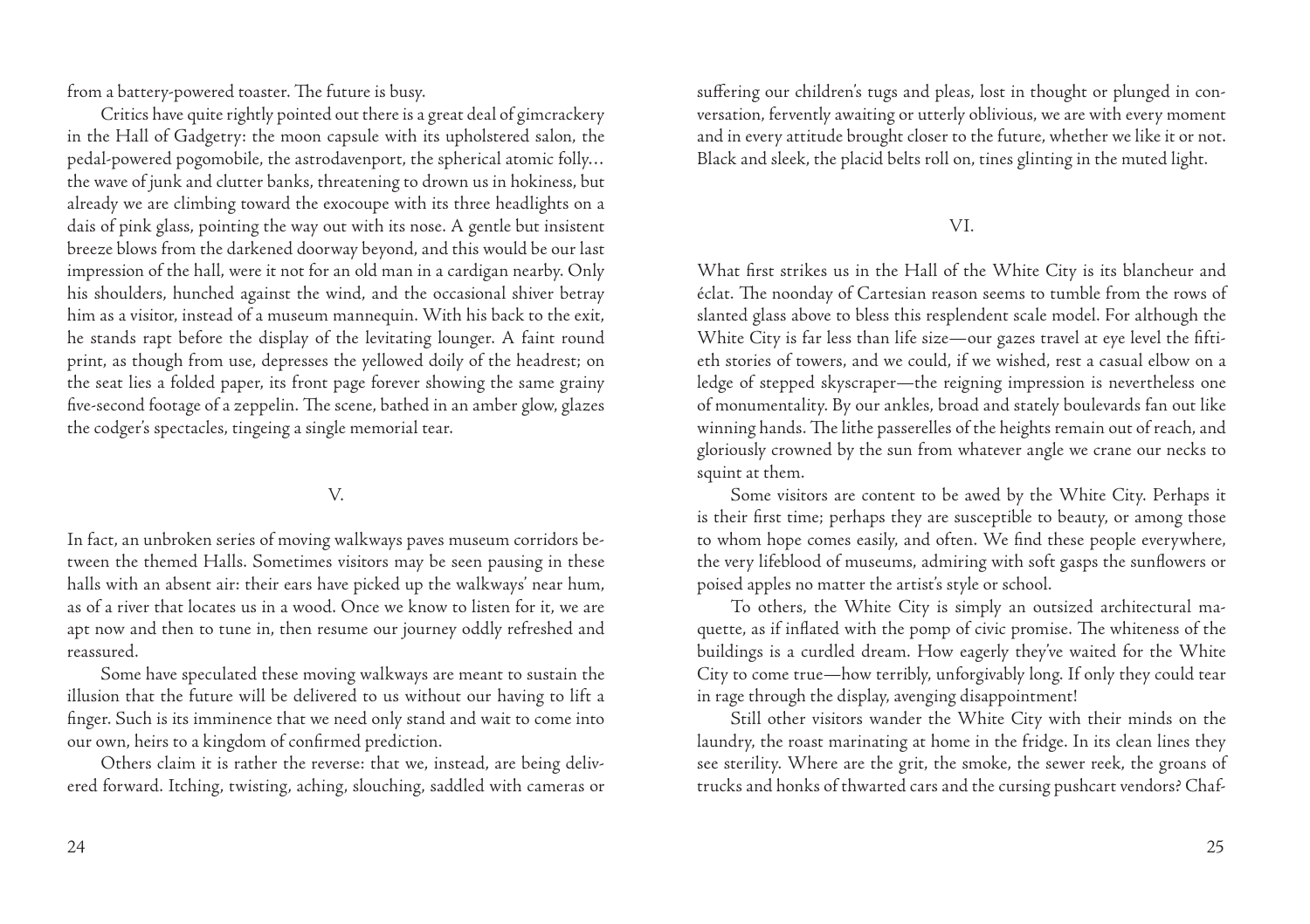ing at the silence of their fellows, they keep up a steady stream of gossip with their friend—they never come alone—about who misbehaved at last night's party. Their minds fizz, populating the White City with a thousand cares and worries, reducing it to the level of their own distraction.

Finally, some visitors are quieted, even subdued. We find them already weary, as if having come a great way to reach this, one of the museum's first rooms. The men are studies in gray, and a few strands of the ladies' hair have come loose from whatever holds it. In their unfocused gaze, the White City seems its truest self: an assembly of curiously vacant façades whose blankness they meet with their own. Are these pristine walls a tabula rasa or, more likely, a reflection of some inner exhaustion beyond both hope and disappointment? An air of desolation surrounds these lost souls, their coats folded over an arm and spilling down their laps. And so, seated among the towers as if at a bus stop, they wait for the future they have given up imagining to become inevitable.

#### VII.

In the Museum, the future is not restricted to exhibits; the very architecture bodies forth futurity. The walls' immense expanses race up, wordless and replete, melting into rarified heights. The pyramids and cones, the saucers and paraboloids disposed about have the splendor of platonic forms. And in these vast, impartial spaces, visitors to the Museum of the Future sometimes seem engaged in a curious game of hide and seek. Husbands, pivoting with a quip to find their wives gone, may spot them framed smartly by a steel arch. Mothers calling for their children may, on turning toward an echoing reply, feel their gazes funneled down a torqued arcade to the vanishing point. Having climbed the spiral sweep of a suspended ramp, we emerge onto a massive, empty mezzanine where, as if to furnish scale for some supreme portraiture, we are the only human figure.

These visions give us a dizzying *déjà vu*—what is it they remind us of?

And opening the brochure to orient ourselves, we find our answer. On page after page, in picture after picture, the architecture of the future seems to conscript us, with careful compositions, into the authority of its geometry. Clustered, staggered, segregated, posed, austerely decentered or strategically distant, we are forced by features to conform, subjects of setting, elements of an absolute décor. For if anything the future is a totality, and possesses a supernal coherence. It comes all at once, or not at all.

At such moments, there seem to be two museums: the one where we stand, and another, purely on paper. It is this second museum that we set out from home today, lured by the brochure, to visit. And with a creeping sense of disenfranchisement, we wonder how we wound up here instead. For the museum where we stand seems, strangely, somehow less than the sum of its photos—or rather, less than the world suggested by that sum, beyond the edges of the frames.

In this light, the game of hide and seek among the visitors takes on an altogether different air. And in their faces we now see fulfillment or surprise not at found parents or partners, but at glimpses of something else hiding in plain sight, more conjecture than locale.

#### VIII.

Docents wear white, the preferred color of the future. Their seamless uniforms blend in with the spotless walls and, when glimpsed in distant galleries, they seem to be disembodied heads bobbing about. Here and there a head pauses, bent forward with a kindly smile to address a child. Its hushed speech is cadenced, stately; its attitude unfailingly attentive and obliging.

In these postures approaching some ideal of solicitude, the docents can seem like oracular automata, roving interfaces of a master computer. But drawing close for questions, we see crow's feet to either side of the men's clear gazes, gray traces in the hair pulled back from the women's brows. And of course, there is no master computer. Docents are engaged on a strictly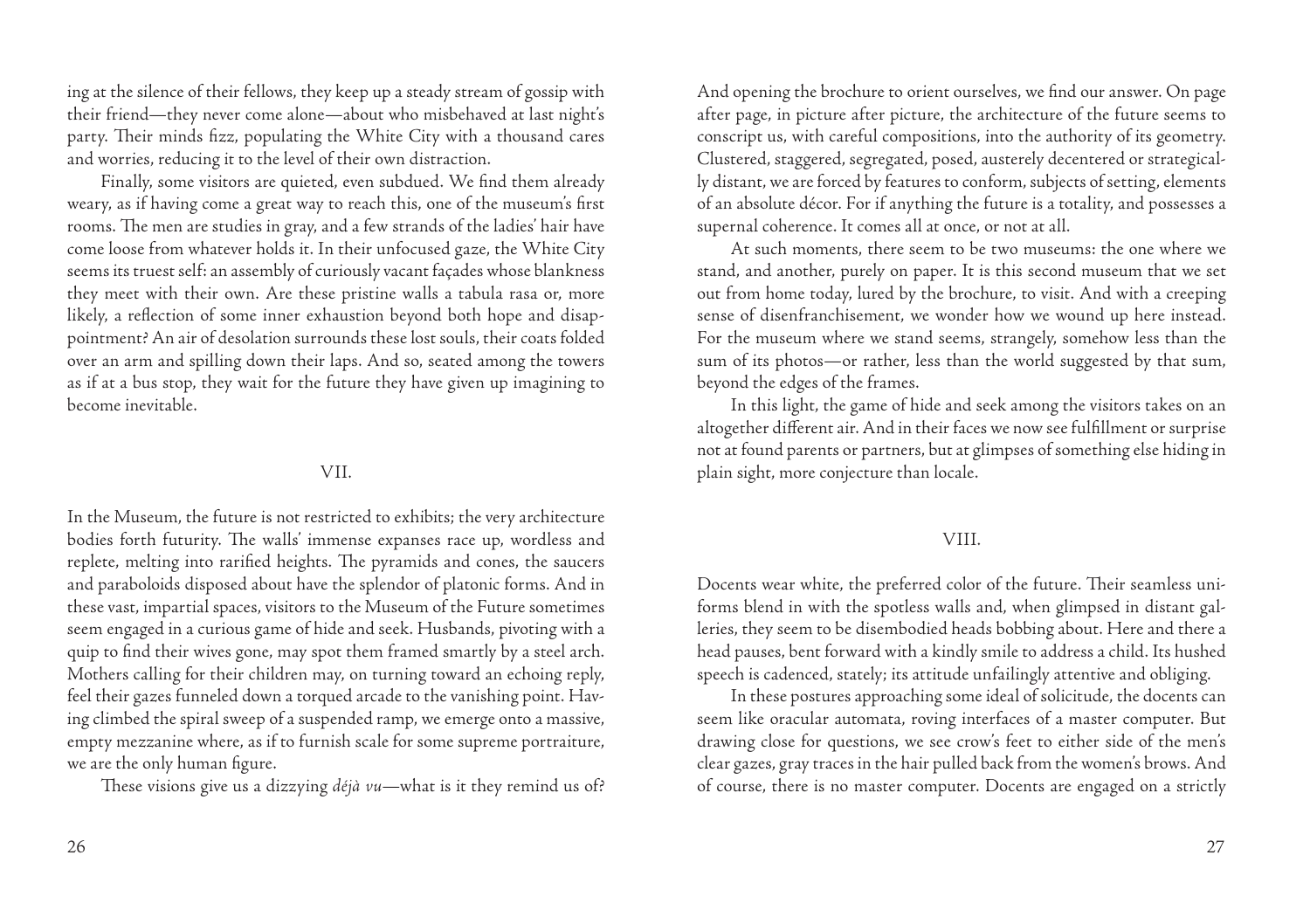IX.

In the course of our visit, we encounter room after immaculately furnished room which, it seems, someone has just left. The sliding door of floor-to-ceiling glass stands open on the empty patio; the impeccably positioned cushions provide swatches of apposite color by the pool. Beckoned by its seemly waters, we pace its rectilinearity and, through a portal in the far hedge, find a further living room with floating globes shedding soft light on a table of smoked glass. From yet another salon, we survey a green lawn where, among discreetly situated white stones, two chaise longues slung low from bright steel bars bask in a startling mimicry of morning sun. And on, and on, tickled by an impish sense of trespass, drawn forward as if by the echo of footsteps, overheard laughter, the updraft of someone's passing, we plunge deeper into these deserted chambers after our vanished hosts. Who are they, the people who lead such a charmed life? How different it must be, of another order altogether, one in harmony with the lithe vase in its alcove and the intuitive canvas centered on the bare wall. In fact, as we look around, we are increasingly aware that it is we who sound the false note: we, with our dazed eyes and faintly aching feet, and always in the wrong clothes. Where are the undone tie, the kicked-off heels, the coats slumped on a sofa arm after a long day at the office? We dare not disturb the artful disposition of glasses on the oval table, or even perch in rest on so much as a corner of the teledivan with its untouched pillows. We have with piercing clarity pictured surroundings that exalt and inspire us, but failed ourselves to make the matching transit, and in the scheme of their garden, this thought is a serpent. Heads bowed, we hurry from the room, lest another visitor should, on rounding a corner, chance upon us, and we should ruin, if even for a moment, the illusion of flawless appointment.

A balcony of glass and brushed steel supervises a view of roofless cubicles repeated in a grid across the floor. We have come, in the years since the height of its popularity, to recognize this as the very landscape of drudgery. For the Hall of Work belongs firmly to the past, a future we believed left behind. Indeed, curators would long ago have closed it, but for a curious ritual that visitors lingering through evening may witness.

On certain weekdays after business hours, a sea of seeming employees will flood the hall, while bars outside the museum are filling up for happy hour: the men in gray flannel suits, the women in decorous dresses. They hang their hats and open their briefcases on vacant desks. Then they embark on an elaborate and unsmiling pantomime of work. An escalator brings us down for a closer look.

Once among them, we are startled by their youth. And the framed photos they set beside the phones are not of their children, but of their own childhood. For they are all young enough for someone to still think of them as children—if, in some cases, only they themselves. Sometimes it is quite hard to tell how old the oldest are. There is a penitential aspect to their postures in their cubicles—awaiting, like a cellbound monk or a nun, some confirmation.

Watching them, we are moved by their devotions. For one and all, bent studiously over a document or conferring intently by a coatrack, they carry out their tasks with the devout and utmost gravity of children at play. It is as if they are living out a memory of work, enslaved by some outmoded seemliness; as if only these clothes could enable true labor; as if the real work of the world occurred only in offices like these, to which their parents once led them by the hand—that there, some seriousness since mislaid still awaits them, and never in their own startups of loosened ties and t-shirt Tuesdays, pinball break rooms and four-thirty board meetings with beer.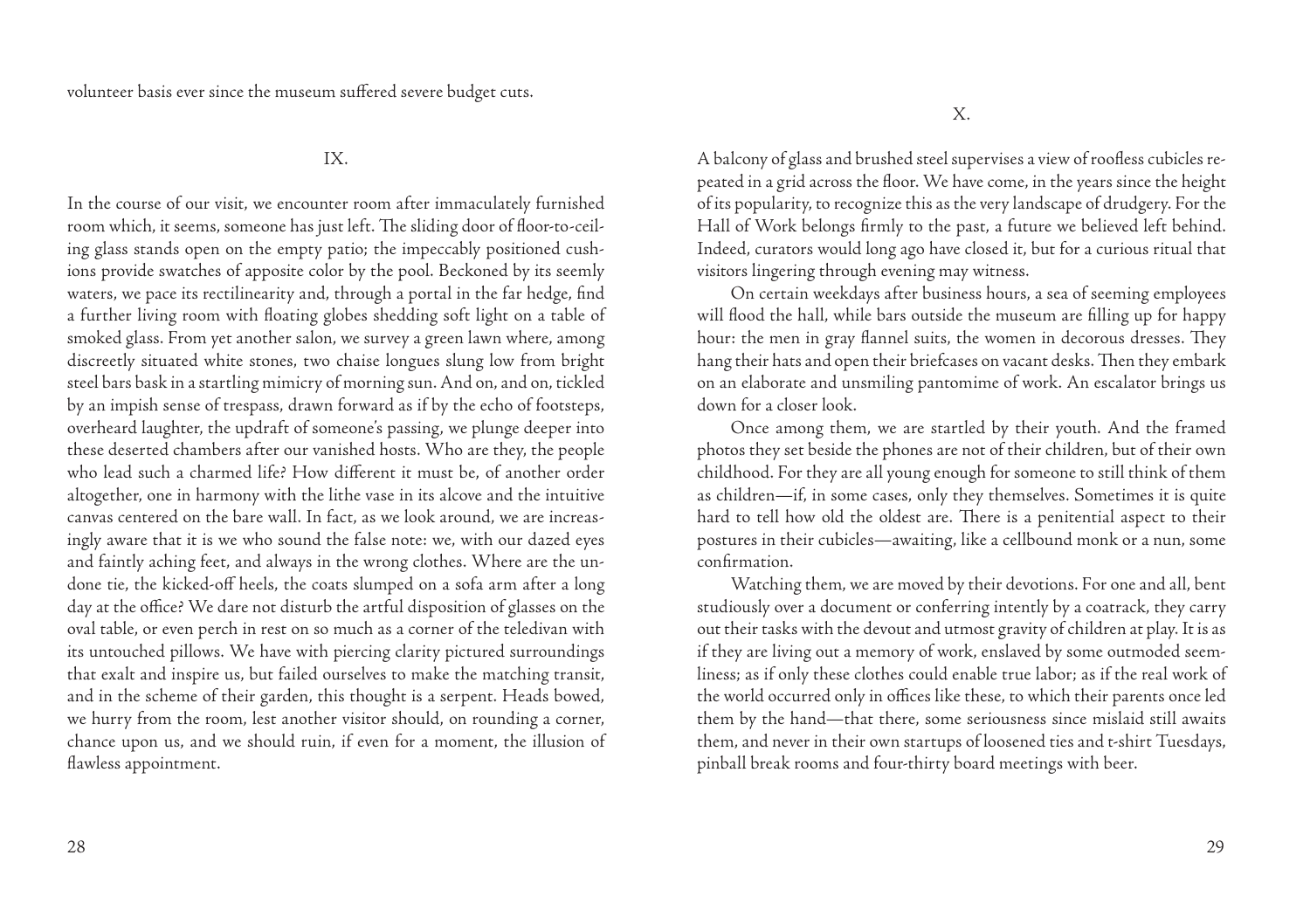The doors ahead gently part. A corridor whose lavender cedes stealthily to violet delivers us into a beguiling gloom where, with eyes that strain as though through falling evening, we see a family relaxing. On a sunken couch, Mom watches Sis sprout from the vidcube, fuzzy in fluorescent armlets. Junior orchestrates palettes, practicing scales on his chromatic theremin; Dad, puttering over aeroponic bonsai, ticks boxes in the weather preferendum on a tactual slate. Our gaze, moving past him out the picture window, is drawn up into the massive sweep of a toroidal colony as it bends from view beneath a curve of paneled sky. A blue unbroken lake runs down the middle, between a quilt of farms and green repeated yards. Here in the universal suburbia, leisure has come into its promised land. So convincing is the scene we almost feel a thrum, an implacable rotation underfoot that like the earth's keeps the tumblers on their coasters. Outside, capsules scuttle to and fro among the stars.

The Hall of Domesticity is sometimes called the heart of the museum. And many credit its enduring appeal to its ties with tradition. For the silhouettes of visitors against the bright dioramas, the scuffed varnish of black flooring where displays blur and glow—these remind us of nothing so much as the museums of our childhoods, with their cavemen in bear pelts, their sabre-toothed tigers, their alert and regal elk. And just as in those museums, on days when school trips have stretched unbearably long, we surrender to a curious somnolence, a magical disorientation. For if this is the future, why should it feel so much like coming home?

The dim solemnity, on the verge of dream, extends a promise of haven and, enfolded in these early memories, we watch a mother readying dinner. The chronofridge informs her which vegemins and vitables are about to expire. She wears a flowered terry apron over her moodsuit, currently a tranquil green. Curled up in a convex porthole, a toddler in cadet pajamas makes faces at his pet dolphin nosing the glass. The kitchen trembles in a net of blue glimmer and seaweed shadows, imbricate traceries of light.

It seems we have come to these scenes a prodigal, a penitent, and after all these years, a stranger—no more than a ghost in the glass that divides us from their happiness. These animatronic parents and siblings, if they could see, would stare right through our yearning selves. Why should these fulfillments be refused us? Why should they hold us at arm's length? Now that we have found our way back, why should we ever leave? And looking over our shoulder, we see that we have come a long way from the entrance to the hall—that in fact, we are almost at its end.

The sameness of these happy families set against the distances, these automatons, ridiculous and pitiable: is it not they, locked in the performance of memory, who are ghosts? Shackled to enacting these scenes by some unfairness, they cycle through their motions almost ceremonially. The lighted windows, abducted from their context by the dark, align in backward repetition to infinity.

#### XII.

Among the many rooms of the museum, there is always one that opens each time in a different wing, it seems—from behind a sagging barrier of hazard tape on absolute dark. No sudden Jupiter looms forth, as from an orrery, to startle and locate us. From out of the hidden distance, not even the wink of an exit sign hints at the extent of the void.

Most visitors pass up this entrance gaping like a chasm, some with a mild dread they would be hard pressed to explain, and others from mere uninterest, construing it correctly as a room unused or under renovation. But still others linger, fascinated, at the brink of the immaculate black as though the emptiness itself were worth consideration. For is this not the blackness from which all exhibits are born? Does it not, as we lose ourselves in their illusory depths, secretly underlie even the most luminous dioramas? And when at last they are dismantled and removed from rotation, is this not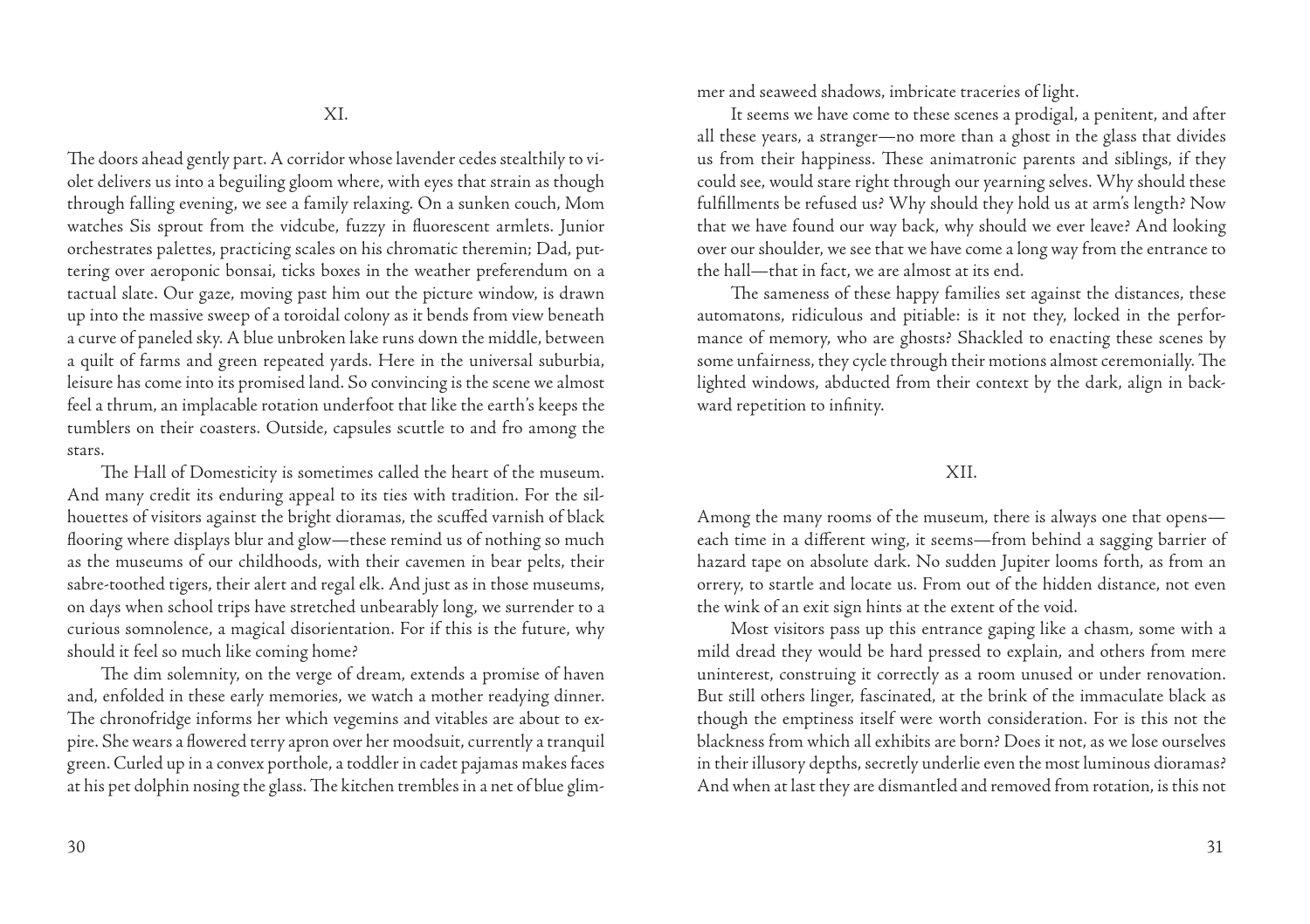the darkness to which the room will return? In that sense—or so the hands, clasped behind backs, of those visitors stopped in rapt contemplation, seem to whisper—is this not the truest future, from which all others arise and subside, of pure potential and abiding repose?

## XIII.

We emerge into what seems to be a mockup of a monorail station. A single steel line, gleaming with reflected light, runs beside a platform and into tunnel at either end. To our right, a digiposter resolves into the face of a blonde, beaming at us in advertisement, but someone has with marker blacked out the exact squares of her front teeth and given her a swarthy mustache. Reassured, even perversely pleased, we cannot repress a chuckle.

As we proceed past empty benches, something like a chill rises from the cement, recalling all the nights it took us too long to get home alone from parties, their residual elation drained away with waiting. The sense of dereliction is powerfully familiar, as though the universal fate of public transit were disrepair. We glimpse naked wiring through a breach in the drywall, a map of the museum savaged as if by a knife. At such times we are disenchanted with the museum and impatient with its lapses, its fiscal woes and disrepair, for the illusion of futurity is, if anything, sustained only by consummate cosmetics. We cannot hide our disappointment at these cracks in the veneer, and just then, a fluorescent bulb begins to stutter.

We are almost at the far end of the platform. Leaning forward, we peer first into the dark, then down at our own feet, and step back in shock. A pair of legs in dark gray pants stick out from under the platform edge. Mud has dried pink on the thick-soled boots. There is an inert slump to the hips. We are backing away when what we took absurdly for a dead body twitches, and we hear a clanking from below. A metal panel in the floor pops open, and through it we spot scattered tools, a bucket of dirty water. The supine man in coveralls gives us a wave. Flustered and apologetic, we back into an orange cone, and stumble through a steel door.

It seems to be a back alley behind the museum. The dilapidation is drastic. Lingering smoke palls the scene. Two dumpsters, marred by spray paint, drift toward a cement runnel in the asphalt, as though with menacing sentience to block the way forward. The door clicks shut and is, we find, locked.

A grimy pane lies shattered at our feet. How did we lose our way? Through no fault of our own—a chance misjudgment—we have exited the museum, but how can we return? The odor of burning plastic overpowers the sewage stink. We recall the rumor that for every seemly, ideal hall in the museum is another one of sludge and grime and metal grate and exposed plumbing. And as we pick our way past the dumpsters, our fear, while never leaving us, gives way to dark relief and then a wild delight, as of a dream shrugged. The fires guttering in oil drums, the dented shopping cart with one lame wheel run up against the cinderblocks—these free us from the onus of becoming. We plunge in shame and glee into these looted ruins, fleeing the memory of our intentions.

Then a peal of silver laughter rings out. Through an undimmed pane, we see a well-dressed couple at a table in what we recognize as one of the museum's many conveniently located cafés. And lurching through a wreath of steam, we find that we have joined them. A display lists the daily specials; pastries line the doilies in a case of curved glass. Still shaken, we sit down with our snacks. A TV is playing in the corner. On it, an urchin generation with smudged faces clamber over chunks of fallen buildings to escape the feral clans, combing the ruins for an unopened can of peas, only to find, in the curved face of an urn, the chrome portrait of their own desperation: matted hair, chapped lips, blood drying at the temple. And we too laugh, for surely that future—why didn't we think of it?—is also part of the museum.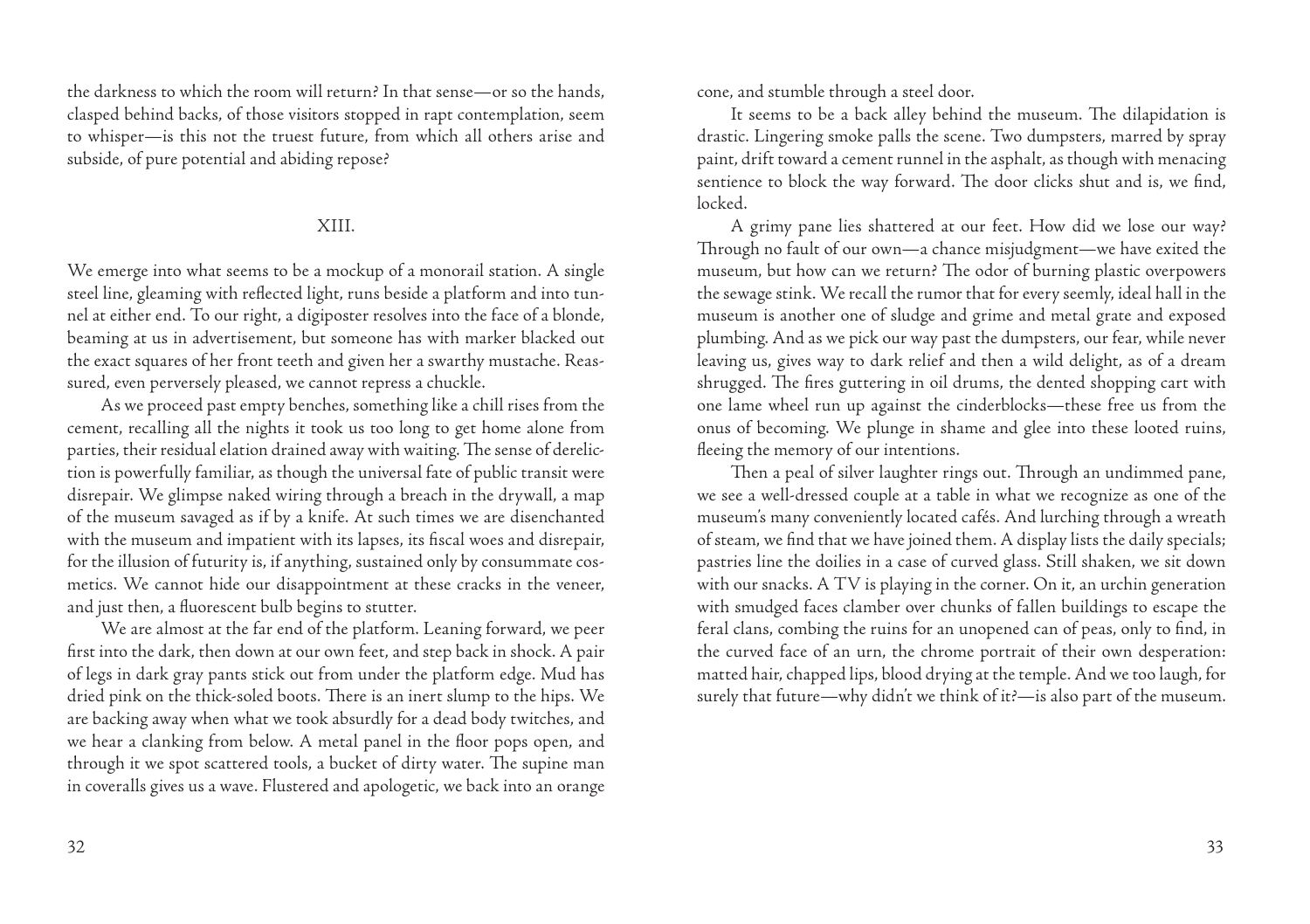Among the maps and highlights, our brochure contains a welcome from Simon Elgin, a beloved figure. Simon was always an imaginative child, and so when, at the tender age of twelve, he ran away from home, it was to take up residence in the museum. He was a precocious student whose brilliance won him the flattery of his teachers, and his parents, at a loss to occupy his lively curiosity, often took him there to while away their Sunday afternoons. As they approached the colossal entrance, he would run up to the reflecting pool, and taking his father's hand, make his teetering way along the lip, twinned by his own image in the water. He fell in once, and another time, got lost. After that, his fear replaced by wonder, he would deliberately dawdle in some ignored corner, long past the closing time announcements when they paged his name, until guards finally returned him to his worried parents waiting in the lobby. But soon their marriage faltered. Simon's grades fell and, once a keen follower of current events, he tired of the papers he so avidly devoured. Impatient for the sluggish now to catch up with tomorrow, he decided to make his home in the latter.

He managed to remain undetected in the museum for five years. He slept in the model rooms and stole food from the many cafés. When he was finally found out, the picture of him—caught by a curator's flashlight behind the wheel of the teardrop exocoupe—made the front page of every local paper. It emerged that he'd stayed hidden for so long thanks to Henry, a museum handyman who'd befriended him. But when the time came to leave, Simon had been living in the future so long he was unready for the present. His first feeling, on stepping out into the sunlight, was one of disappointment. The reflecting pool lay empty, and the leaves that had once spotted the water's surface now filled the basin with its cracked and peeling plaster. His father had moved to another city. The present no longer seemed interested in overtaking the future, but had instead veered off in an entirely different and inscrutable direction. Simon felt frightened—unmoored—and sought refuge in what had always been his safest haven, a known quantity, a fixed point (if always fixed on the horizon). During his stay in the museum, Simon had learned a great deal from Henry about exhibit upkeep, and so it was thanks again to Henry that after a brief sojourn in the world outside, Simon was allowed to return, this time as Henry's legitimate apprentice. Visitors, recognizing him from the news, would wave when they saw him adjusting an automaton, or in coveralls sweeping up with a headlight broom after departed re-enactors in the Hall of Work.

As ever an avid learner, Simon worked his way up to head docent and finally curator, and that is how, hands clasped behind his back, we find him in the lobby today, surveying the departing visitors at closing time. Of all the curators, only he makes his home in the museum, in a small room off his office. He is older now—glasses frame his softened features chastened by spots, and a hint of belly shows through his sweater vest—but accompanying these changes is an air of patience. He has learned that things that happen do not happen for the better or the worse—they are simply those that happen. But for all that he has not given up hope. As ever, he refuses to keep up with the news, which is easy in the museum's cloistered atmosphere. Still, he sees the signs coming: here, a soaring arch snuck into a civic center, there the resurgence of a gleaming fin. He knows that one day when he finally leaves the museum, the world will look exactly like his dreams. Cars, whether they fly, will in every way resemble the ones meant to. From beside the ticket counter he watches with approval as the guards turn away late would-be entrants, while evening blue settles on the slate walk, just beyond the hours he can make out backwards on the glass doors.

#### XV.

Wandering through the Museum of the Future, it may strike us that some of the objects on display are already part of the present we know and navigate daily. The egg chair, the residential obelisk, the foam igloo, the visio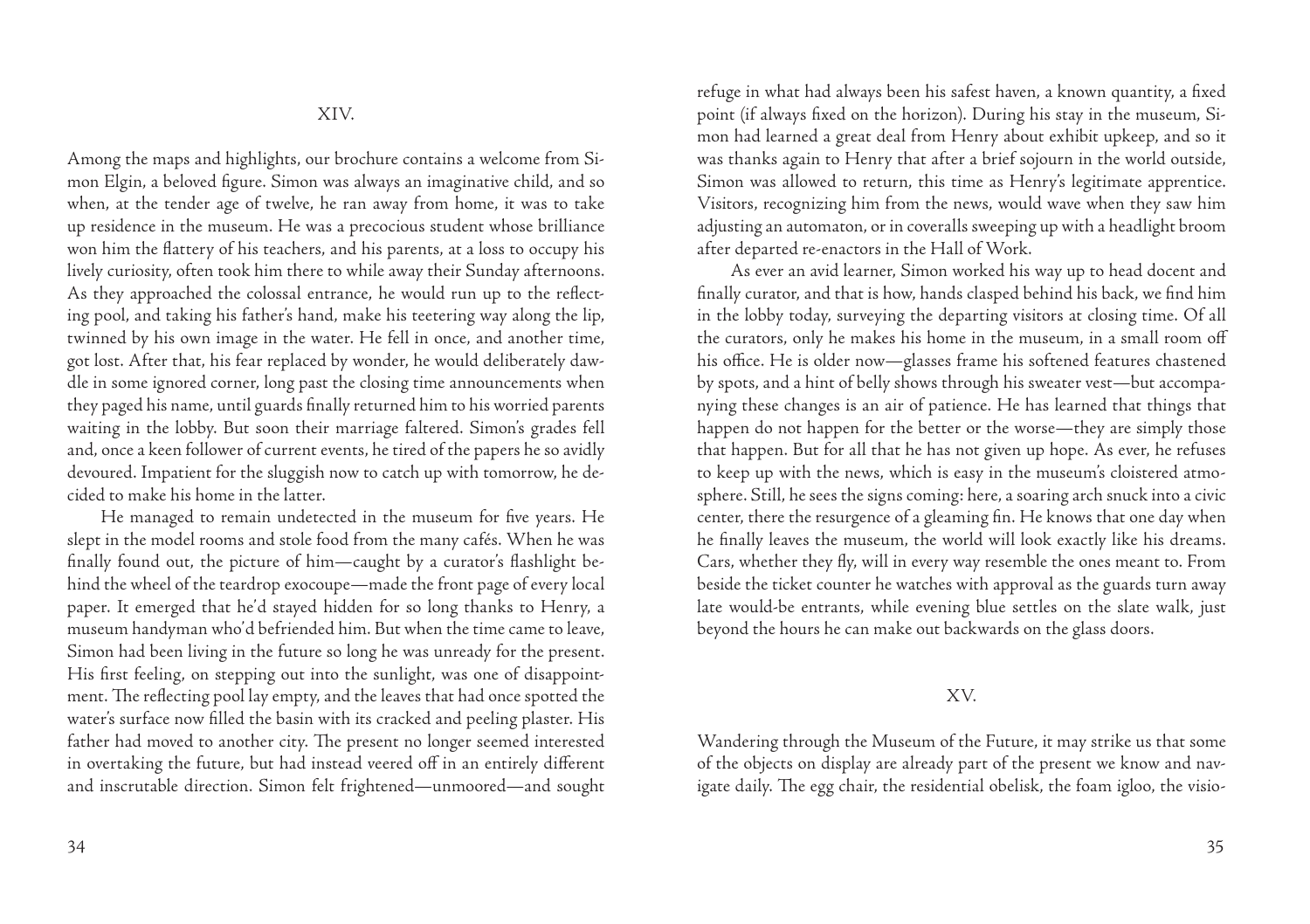phone, the sleeping tube, the skybridge, the machine for living—all these we often overlook, so ordinary have they grown. Have we managed somehow to smuggle bits and pieces of the present into tomorrow?

More likely, these bits and pieces of the future, borne on some inconsistent current, have merely trickled back to us, talismans of hope and progress, advances on a promise. Their presence in the museum makes them somehow seem to shimmer, ghostly. Wrested from the everyday and in their rightful context, we see them again and as if for the first time, less clearly but more forcefully. These visitations lure us forward, into ever hazier precincts. The bridges in the sky become bridges to the merely imagined, drawing away from our outstretched fingers in this gallery of reverie.

#### XVI.

Some have said that the Museum of the Future is irrelevant—that its universal baggage, jetscalator, moon jeep, dolphin lexicon, having failed to come about, have outlived their usefulness and no longer serve a purpose, not even novelty, not even kitsch. The museum, they say with some bitterness, is a monument to folly, a public embarrassment, a showroom of broken promises. These words come to mind as we contemplate the City Under Glass. Each time we return to it, we notice something new—although whether these elements have just been added, or whether they have always been there, we cannot say.

Standing over its dome, we watch as, slowly, in a way we know by heart, the room darkens and the model begins to glow from beneath, lighting our faces as though we peered into a scrying pool. It recalls, in its serene containment, the train sets that formed our first ideas of towns and mountains, roads and rivers; that gave us, as the linked cars sped by at eye level, a sense of the possibilities of the world. Now, from above, we can encompass it, holding it, as it were, in the palm of our mind, or the dome of our skulls. Our imaginations populate its every recess, as if every flickering window were a neuron,

every line of light a firing synapse.

There is the city we live in, bequeathed to or imposed upon us, which we struggle against daily that we might with toil wrest from it a place to lay our heads, and there is this city of spires, of pods and contoured towers, of crystal buildings bound in rows of light, hanging gardens, streamlined cars forever frozen in their place along the ruled acreage of boulevards. We cannot inhabit this city: that is the source of its infinite perfectibility, and melancholy solace. It is precisely at this point, freed from the burden of pertinence, that the museum joins the ranks of dream, and becomes part of that compost of longings from which we draw the consolation we call art.

#### XVII.

Only one film ever plays in the theatre at the Museum of the Future, but it plays continuously. We may enter at any time, without fear of having missed a thing, by purchasing a ticket from the student in the booth. Among museum employees, he alone seems bored, hair disheveled, face disgruntled, leafing through a weekly with the latest goings-on elsewhere in town. His dress never conforms to code, consisting often of torn jeans and, variously, a worn leather jacket, a flimsy pinstriped vest, or a blazer spotted with slogan buttons. Without rising from his slouch, he takes our money and pushes, with our ticket, a pair of glasses through the window slot. Beside his halfsmoked pack of cigarettes on the desk, an empty candy wrapper peeks from a gift shop copy of a book his boss has lent him, which he will never finish.

In the film, a man and a woman are driving down a highway in the dark. Their headlights pick out the dotted yellow on the faded asphalt. They may be in the desert—is that a cactus whipping past, that distant silhouette a mesa?—but one thing is clear: they are pressing on with quiet, seemly urgency, as if afraid of being late. They tear through veil after veil of mist, the tatters slipping from the windshield. We cannot see the odometer, but from the bottom of the screen comes the green and faintly comforting glow of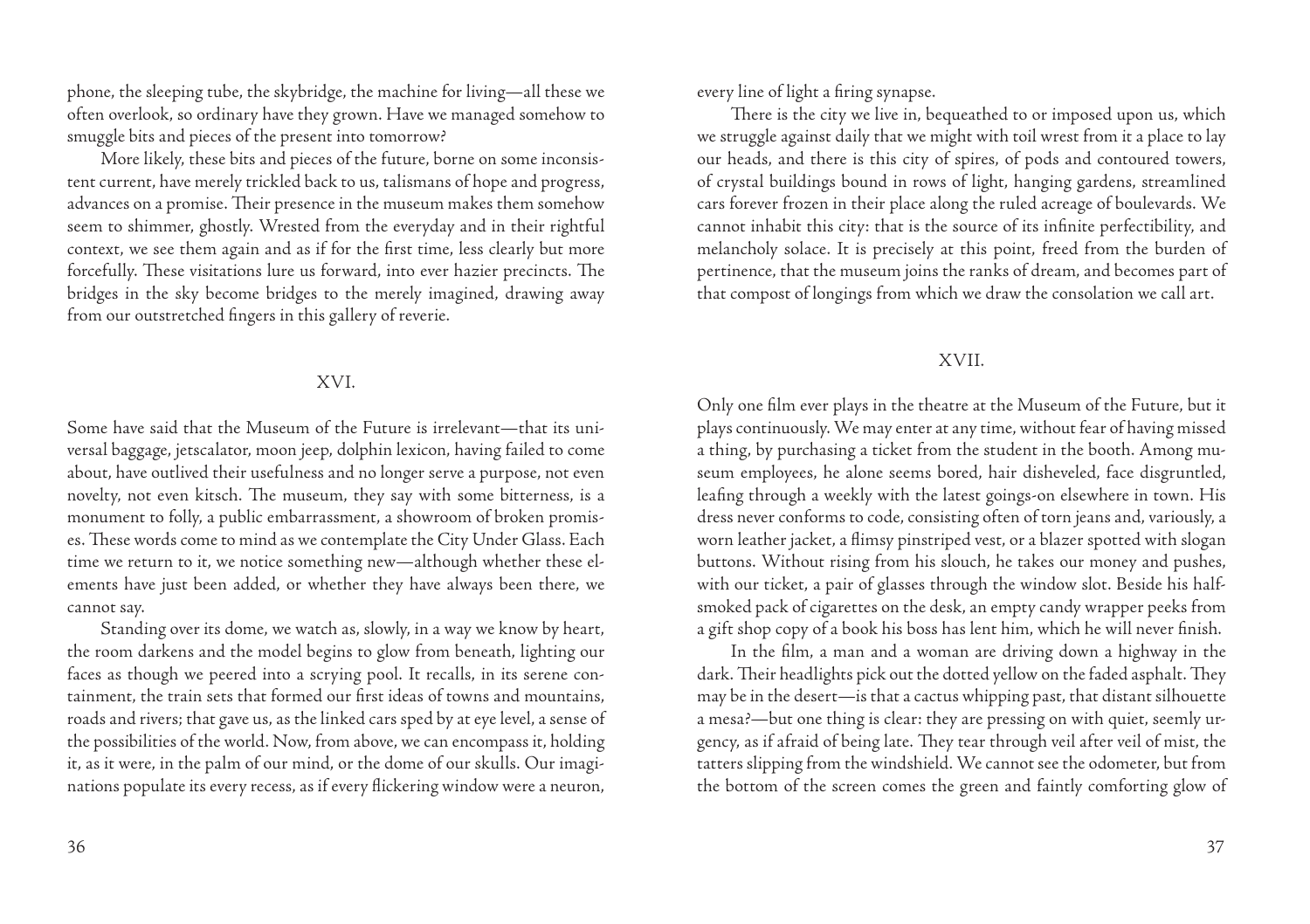the dash. From time to time, the camera pans out the window on the driver's or the passenger's side, and through the parting mists we see the city of the future—bright rotundas, louvered ziggurats orbited by blinking vehicles, silver glideways ringed in arches slender as a rocket's hurtle—and a gasp comes from the audience. But where is it? Are they going too fast? Have they passed it by? When will the beams of their headlights find the sign, its dazzling reflective letters? Where are the exit, the off-ramp, and the blazing portal?

We clutch our glasses and we wait. We are waiting for the moment we have heard so much about. When the instructions scroll across the bottom of the screen, we bend our faces forward and bring our cupped hands to our eyes.

We put them on; we put the glasses on. We look up.

## O you who drown in roses

## *ARIEL TROPE*

We could have forgiven them any fault but the one that was their own. By then, when you went out for a smoke at earthrise, you didn't notice how the antique planet spilled bluely down on the plains of Mars. It was just the way things were. Rose-colored clouds and sands like fine, freeze-dried blood had ceased to impress us. It was only human. There was enough air to breathe and, if you slapped on a couple oxygen patches, enough to finance a cigarette or two smoked consecutively, leisurely out in the dunes behind the tavern, no more than that. The unmartial purity of earthlight was something you put up with when you worked the night shift. Annie and that lot always say it gives you cancer to stand too long outside under earthrise but they work days and like to feel superior to the rest of us.

Everyone believes there's something better outside the perimeter, even though everyone knows there's not, which is half of why I have a job in the first place. I stand sentinel the first five hours up in the hills above the Mare Sirenum, putting a halt to the ones that try to cross it. The second five are spent below with the generators: strong, fat giantesses huffing up their chemical banquet, churning out big geysers of air that dissipate into the fontanelle above the mars, cling to it in fragile old dandelion wisps. (We have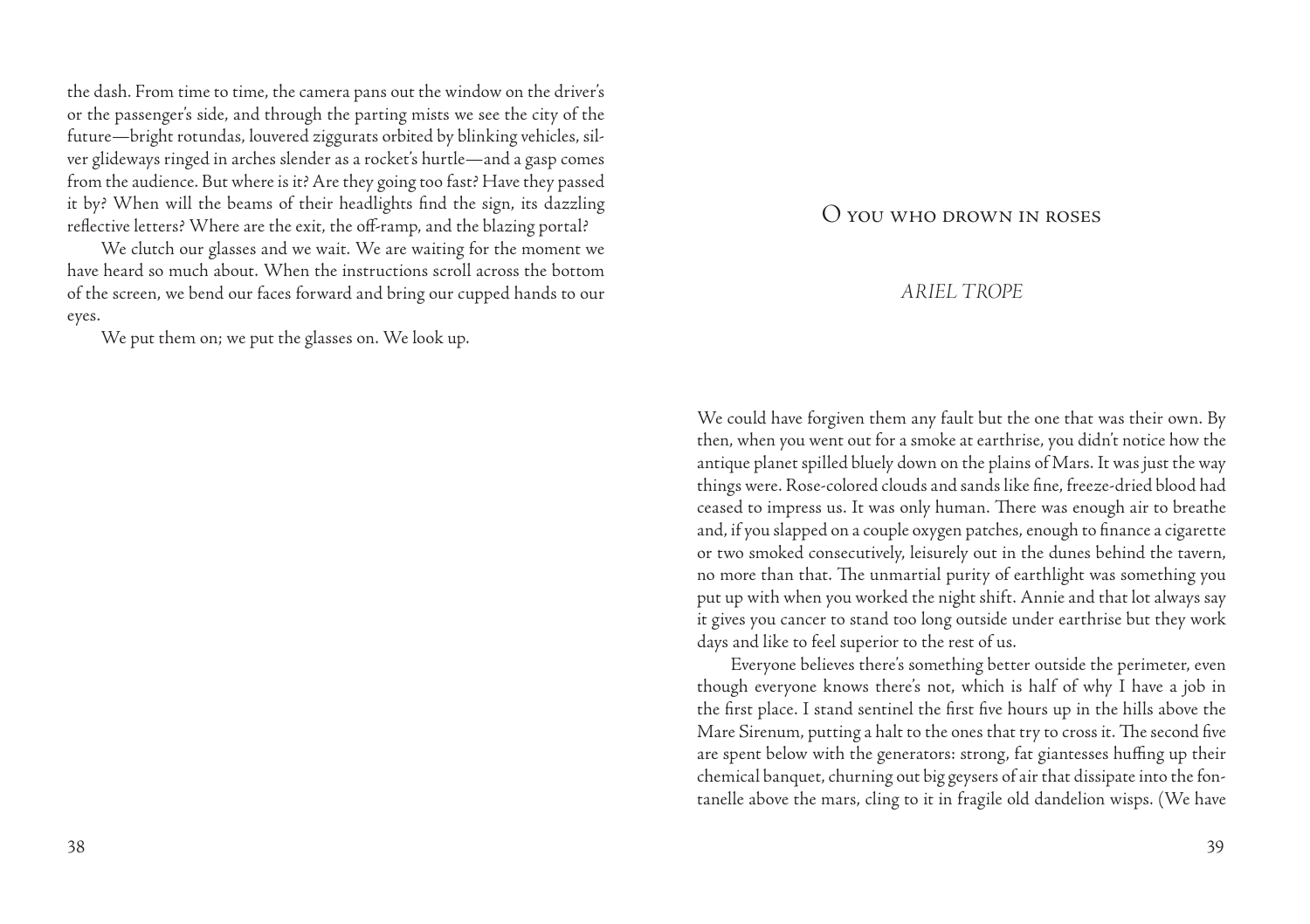dandelions now, among other invasive species.) The machines are our mothers. We are their handmaids. They are our wives and we are theirs. Outside the perimeter, the air just gets thinner and thinner until there's nothing at all you can breathe. Wolves and deer in shades ranging from blush to vermillion have evolved with frightening rapidity. You can tell they are native to this place not only because of the color—perfect camouflage in the red-mauve plains of the Mares—but because of the gills—translucent panes of flesh pulsing with light and life, always at work, extracting every morsel of oxygen from the anemic atmosphere.

It was the wolves, really, who started it. When there's air enough to propagate sound, you can hear them howling like cellos played with a consort of granite bows. That sound is a promise and always we believe it. Some say the wolves are oracles, great councilors, but that they will not tell your future unless you come to them where they live. Many's the morning I've seen a wet gleaming on the sands, a pearly red splotch scarcely distinct from the red of the mars beneath, and known it for the remains of a supplicant I couldn't stop. You can't save the ones that don't want it, Charlie says. But I don't know about that. I think maybe you can—save them that is. Only it's harder and mostly they hate you for it.

Others say the wolves are our shepherds. There is a map in the song—at least, that's how the story goes—to a city under a great crystal dome. In the dome there is air for all and food for all and they are safe from winter and the desert. There, the best of the decadent customs of Old Earth are preserved. Everyone's got a seat on the council. Everyone dances in the streets. Each night, so many rose petals crash down from the lid of the dome that one or two are drowned, a happy death.

This is what the wolfsong says to us. These are its mysteries. It is a simple song.

In truth, we are jealous of the ones that go, though we know what they suffer. We can forgive them any fault but this: that they do not take us with them. A moy ago, as we went down from the tower for a final cigarette, Charlie caught sight of one of those grisly oblations—a mother and an infant, we

learned later, who had somehow managed to slip through the barrier. We had been drinking a little that night and, in any case, she had known to wear red and pink. Like the deer. Like the wolves. The search team recovered a few things—a silver charm, the swaddling bands, a swatch of cheap fuchsia dress, some slivers of bone. Must have slipped through just after earthset, we told ourselves, when it's hardest to see anyway, spectagoggles or no. Yes, must have slipped through then. Each of us assured the others that no one was to blame. And the whole while the jealousy roiled and cooked in our stomachs like something preparing to give off a bad smell. We leashed it in place and cultivated it, a clever, malevolent pet. It lived there, deep down where it's a secret, deep down where it's a drug. I think I stopped drinking for about a week.

Later, we divided the talismans among us—charm, swaddling bands, dress, bone. One of the night crews polished up the bones to a high shine. (They use them to gamble when the shift is slow.) The charm went to me of all people—a trumpery piece shaped like a squashy sphere, the continents of Old Earth picked out on its side in shallow scratches. I keep the thing in the pocket of my flame-retardant jumpsuit, the one I wear when I'm down among the giantesses. Who can say why. We have decided no one is to blame. O you who drown in roses, please forgive.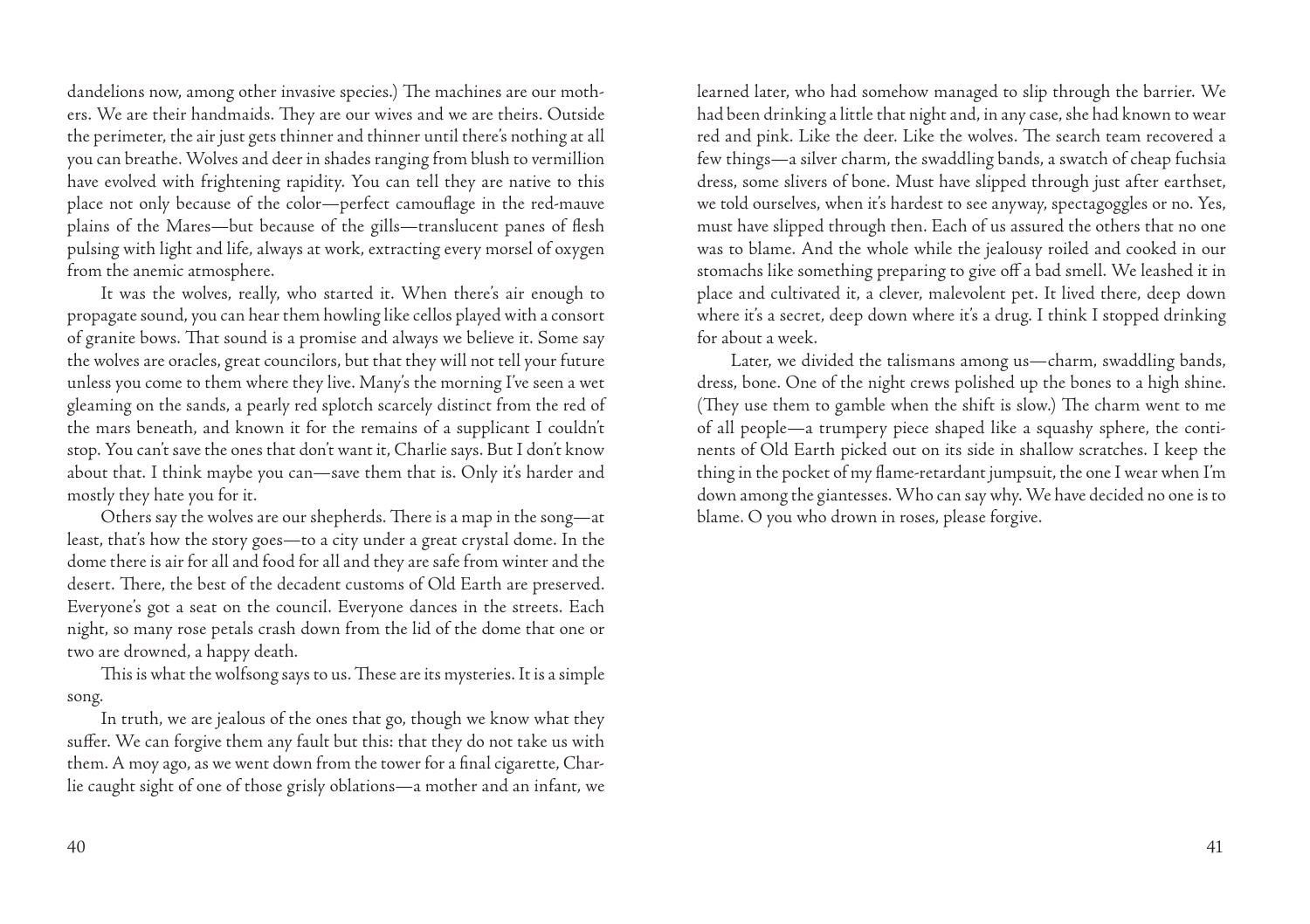## ABBREVIATIO

## *KINTON F ORD*

## **K**

K would be an inaccurate eavesdropper. It's part of his essential, sweet, and often infuriating innocence of spirit. He'd see all tension as misunderstand ing, readily resolvable if only they both understood how each was getting the other wrong. But of course K doesn't eavesdrop.

#### **R**

R invariably does the right thing. Her actions always manifest her integrity and her valiance for truth. There's nothing of the toady in her. It's inevitable that the way she plumbs her own depths would make her question every thing, even (or especially) her own motives. So that she is the only person to be skeptical of her absolutely reliable integrity. She is reliable: you can count on her judgments to be disinterested. But you end up having to defend her to herself, after the fact, when she wonders about possible other cases. She lacks the convictions of her courage.

#### **A**

There's a particular kind of anecdote that A tells well. It culminates with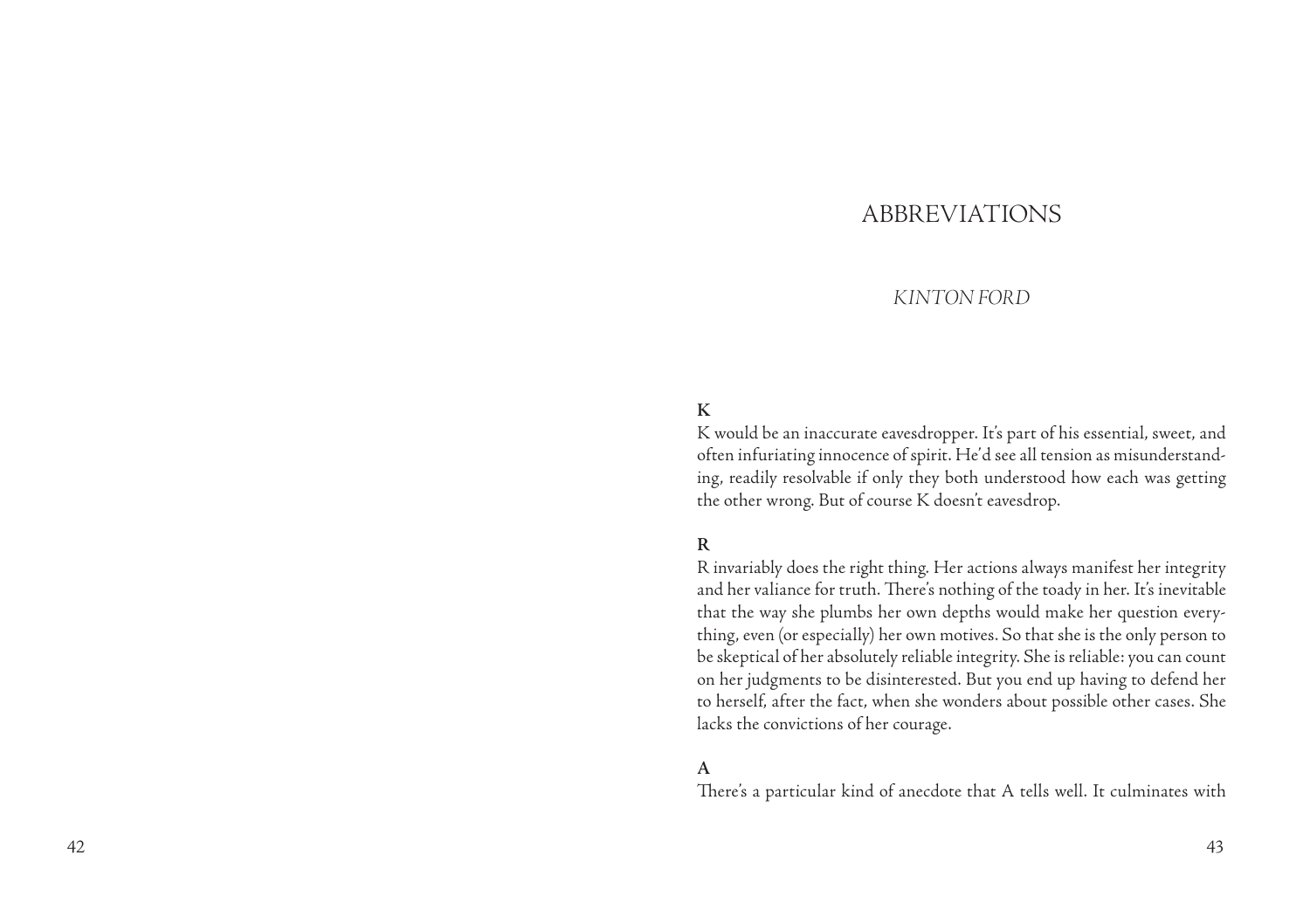someone laughing, good-humoredly, at some incident or remark that we thought would vex them. The anecdote is usually about someone we find scary or fierce or grim, so that in A's telling the laughter is the surprising climax, not the adverb or gerundive it would be in another person's story. These anecdotes are almost always about moments from many years earlier. I don't know anyone else who tells stories like this, nor anyone else who savors so fully and remembers so long that little moment of relaxed clarity. I love it when A gets to the sunny point where "He just laughed and said…" That patch of sun helps reconcile me to realities.

## **E**

E is always relaxed. At first that makes her relaxing to be with, but when you get to know her a little better you can see that it's willed. There's a kind of isometric exercise there: she holds herself in check and part of what she holds in check are the expressions that would ordinarily indicate the effort she's making to do so. Her face is always tranquil. So knowing her a little better you relax less. Or maybe more. If you're the type who gets anxious around serene people, the discovery that she isn't actually serene can come as a relief.

It may be a relief in more ways than one. The initial impression she makes—for me at a lovely outdoor party on a summer's evening where she was the hostess and I was the friend of a friend—might be remembered later as a little psychotic. A couple of genuinely psychotic people I knew had a similar aura of sheer self-possession. I think this was because when they weren't dealing with their monsters, they had no anxiety at all about dealing with all the stresses of ordinary life. They knew how trivial such stresses were. They were genuinely at ease. But E never is, and this makes me like her much more, and is one of the cures for my own attraction to unfathomable charisma.

#### **O**

I ran into O, who asked with his usual air of superior humane concern after a friend of ours (more mine than his) who'd been ill. Our friend was okay now, and I told O that. For the briefest instant, intense disappointment flickered

on his face. It was unmistakable, though he recovered almost immediately and converted his look to one of satisfaction with the news.

Why was O disappointed? Because he wanted to indulge his sympathy? Because our friend's illness might have been good to think with? Might have confirmed the horror of the world and the comparative safety from which O viewed it? Did he wish to feel sympathy for me or for our friend? Or perhaps for himself most of all—that would cover the most motivational ground.

I could not speak to O after that encounter. It was striking how unambiguous his reaction was. And yet I think O did me a service. He showed me what such a reaction looked like—one I haven't seen in anyone else. I think better of everyone else, thanks to O.

#### **P**

When I first met P his rationality was refreshing. I am always attracted to troubled people. No one else seems deep to me. P was no exception to this rule: he was deep. No, what was refreshing about him was the way he understood his own emotions. He was as moody as anyone, but he didn't blame me for whatever it was his mood was blaming me for. I like to put myself in the line of fire of other people's moods—this is a weakness of mine (or maybe a strength): it's a kind of pride in thinking that I can be helpful to them (and win their love) if I can be a kind of toreador of their emotions, showing them that there's nothing to hate behind the discrete red flag I use to attract their attention, their anger. But I found when I met P a kind of unexpected pleasure, an unexpected shortcut to serenity, in the way he never did think there was anything behind the flag.

Alas, this peace was false. P didn't blame me, but ultimately this meant that P didn't care (about me, about anyone, I think). There was nothing behind the flag—and nothing beside it either. I was just another version of it: nothing to get exercised about. P knew it was all within him and so for him I was trivial. If I angered him at all, as I sometimes think I did, it was only for being trivial.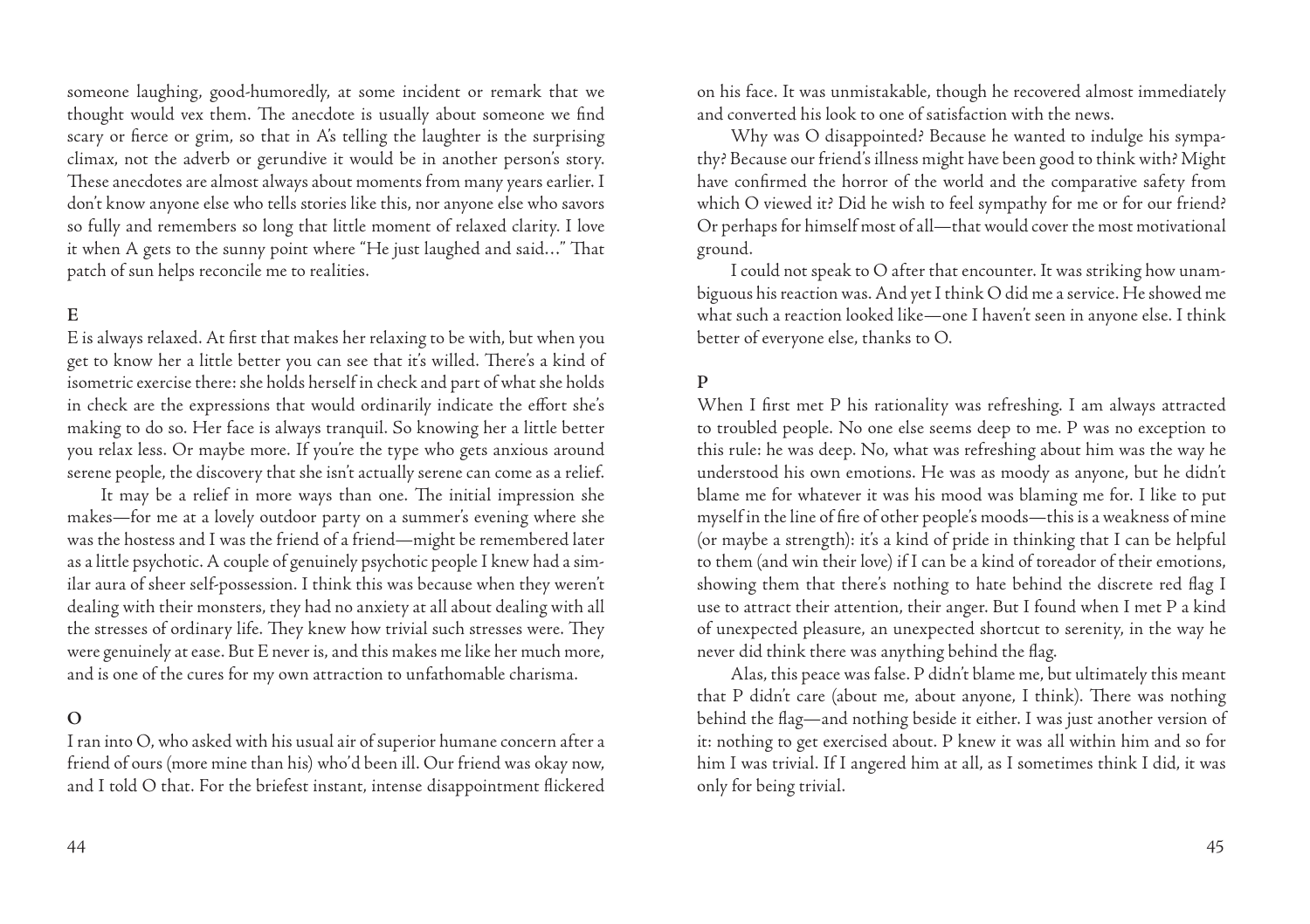I thought I could be friends with P forever, but it turned out I was never friends with him at all.

## **H, I, J and me**

There are a very few people whom I judge by using myself as a touchstone. What I mean by this is that given their declared interests, their declared intellectual and emotional character, they should want to be friends with me. I don't mean interests as in an online profile; I mean that if they really are interested in what they purport to be interested in, if they really are able to think seriously about what they purport to be interested in, they should be interested in me. This sounds much more arrogant or obnoxious than it should. It's just a way of saying there are certain people you should click with, and don't, and in that set a subset defined by the fact that it's their fault, not yours.

It's really about whether a certain kind of friendship could happen, which I think would depend on whether they would have the same somewhat unusual attitude towards that kind of friendship's happening that I do.

Well, then: **H** disappoints me, because he should be the kind of person who would get me (as for example B does), and he just doesn't. Whereas **I**  (elle), who at first glance would seem to have very little in common with me, and who could easily and legitimately be even more haughtily uninterested in me than **H** is, is tireless in her friendship (and I'm usually the tireless one). It seems to me that much of what I know about **I** is characterized by her friendship; and much of the much less, but still adequate, knowledge that I have of **H** is characterized by his lack of interest in it.

Which brings me to **J**, one of the very few friends to whom I could describe this, knowing that he'd get it immediately. Which he did.

## **Q**

Q is very charming, enthusiastic, candid and frank. He's genuinely interested in you. His face lights up when he sees you, and I feel the same when I see him. And yet one of the things that he's candid about is just how superficial his

interest and his pleasure are. It's all there for you, he's unreserved—which means there's nothing in reserve. He's a pure consumer, and his frankness is a mode of consumption, a gusto in being with you that just means that he's enjoying the moment and nothing more. And he's enjoying it selfishly, which is part of the pleasure. He evokes by contrast that odd anxiety in real friendship about when you'll see each other again. (Here we are now, let's anticipate our next meeting.) But Q feels none of that anxiety, and you realize it's because he'll take away nothing from your encounter. The condition of his charm and enthusiasm, of his frank and candid and selfish pleasure, is that none of this will make a difference to him, he won't think about it again. He can give you all his radiant attention for the moment because it's so mobile—and then it will move away. He's a pleasure to be with, but in the end I always wish that I'd been watching TV instead.

## **S**

Let us assume that Homer was a drunkard, that Vergil was a flatterer, that *Horace was a coward, that Tasso was a madman, that Lord Bacon was a speculator, that Raphael was a libertine, that Spenser was a poet laureate. It is inconsistent with this division of our subject to cite living poets, but posterity has done ample justice to the great names now referred to. Their errors have been weighed and found to have been dust in the balance; if their sins "were as scarlet, they are now white as snow"; they have been washed in the blood of the mediator and redeemer, Time.*—Shelley

S has helped cure me of my desire to meet and get to know writers. But is this a loss or a gain?

#### **U**

U is a crony. You might think cronyism or being a crony is a *relation* to others. Simmel might think that being a crony is a sociological facet of human existence. But U is like the sound of one hand clapping. He's a crony even when alone. He shows that cronyism is a Platonic and not just an Aristo-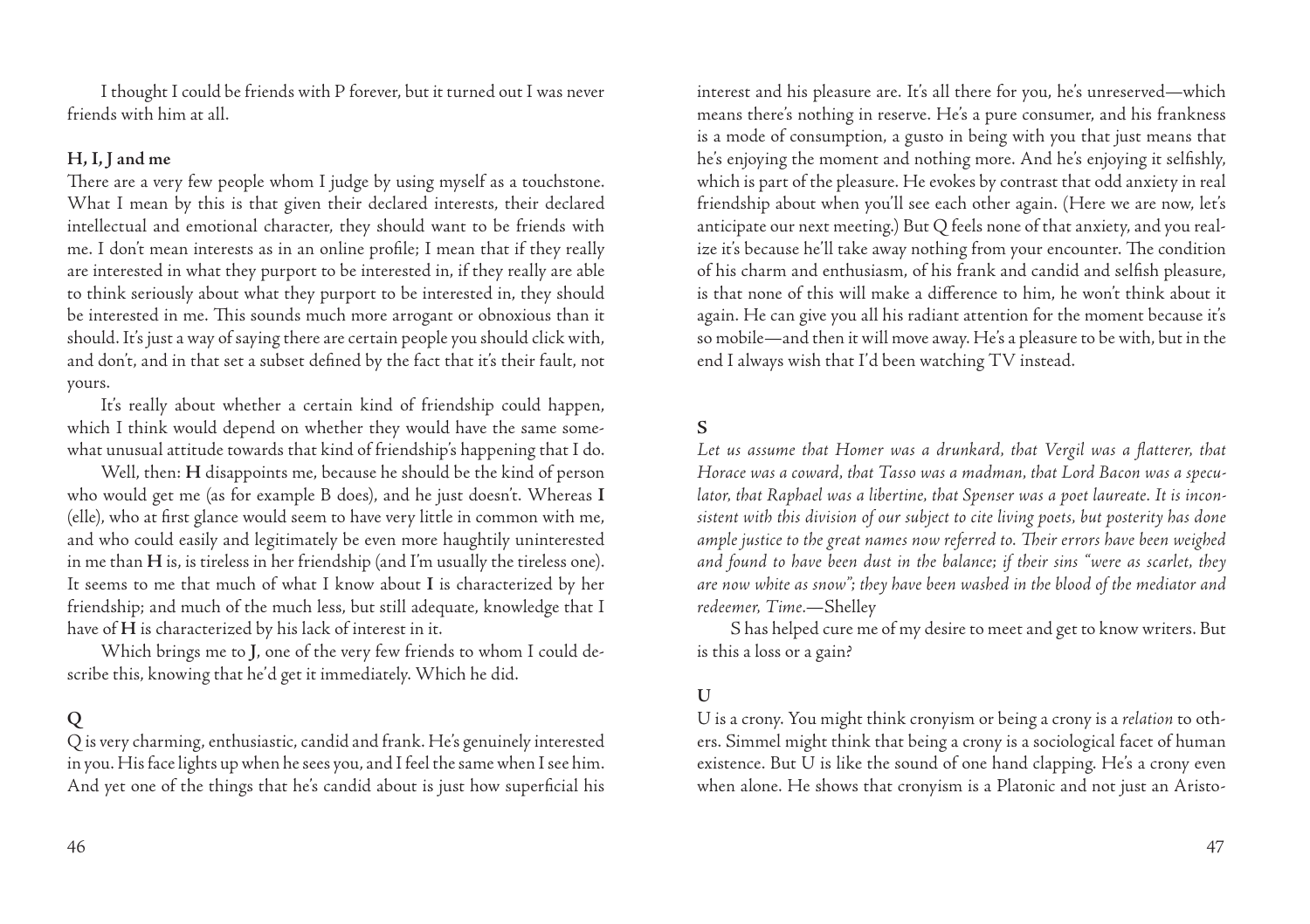telian characteristic. Somewhere there exists the form of the crony pure and simple, and U instantiates it. I like him.

## **AA**

AA is amazing with those younger than he is. More energetic, faster, more delighted by the world. He draws everyone into his own incessant vitalism, and makes everyone feel happy. He had this effect on me for years. But it became clear, alas, that the energy he drew and returned to us went through the circuit of his insatiable greed. There was nothing he wouldn't do for you if he loved you. There was nothing he would do for you if he stopped. He had no idea how much damage he could do by stopping. Or perhaps he didn't care. It was then that you felt how deeply he'd insinuated himself into the network of your own energies, how brightly he lit up the world, made it his own. When you were his own too, that was fine. But when you weren't, you lost more—you lost the world he'd remade for you when you lost his love. His love? The illusion that it was love, vital and generous, the illusion that things could be vital and generous.

## **FF**

Because FF has exquisite manners he believes himself to be impregnable in all human relation. He cannot be in the wrong because his manners are better—more deferential, more delicate, more sublimely agreeable—than those of anyone he is ever in contact with. He is the embodiment of class, of a class of one, the class of which he is the sole member. To interact with him at all is to be treated with extraordinary and unending graciousness, which has the effect of making you feel that you should feel gratitude for the grace which accepts you as adequate (though of course you're not) to its tact and generosity. So when you fall out with FF, there is no way that the breach will ever be healed. Of course he will accept instantaneously any petition you make to return to good terms with him, without a beat of hesitation. But hesitation is where friendship lies, the sense that someone is pondering your meaning, then accepting it; it's in the feel of resistance overcome by recognition. The breach isn't healed, with all the work that healing would entail. It's treated as manners require: it surrenders any claim to polite notice and disappears entirely.

There is no possibility of the recognition that lays down the rhythm of friendship with FF—he cannot be in the wrong and therefore he cannot recognize another point of view. And he also works so hard to be in the right, in his own mind (he doesn't let you see the work, but I've known him for a long time and I do see it). Yes, he recognizes the points of view of others in general—his manners compel it, the substance of his manners is just such recognition. But you, whoever you are, are for him only part of that general otherness, and you never become the object of a specific attitude. (Indeed the fact that I am not the object of any specific attitude, resentment, regret, contempt, is for me the emblem of our break.) He is above intending any harm, and yet I do feel made somehow less substantial. It was easy to float in the buoyant, unflagging, unfocussed thoughtfulness of his attention, but just as easy to float away, softly and forever. All that thoughtfulness, and none of it a thought about you.

To resent him for any of this would seem like bad manners, and I don't.

## **BB**

BB is a holy, sophisticated naïf. When her otherworldly saintliness misfires, when her moral judgments are crushingly wrong, carelessly oppressive, you can see the narcissism that has to be part of her commitment to saintliness. What else could protect her from the scorn of the worldly, the this-worldly? Her narcissism is also half-divine, part of her goodness, the condition for her goodness. I hate my own exasperation with her. I wish I liked her less, or that I liked her more.

## **X**

Who knows anything about X? Me least of all.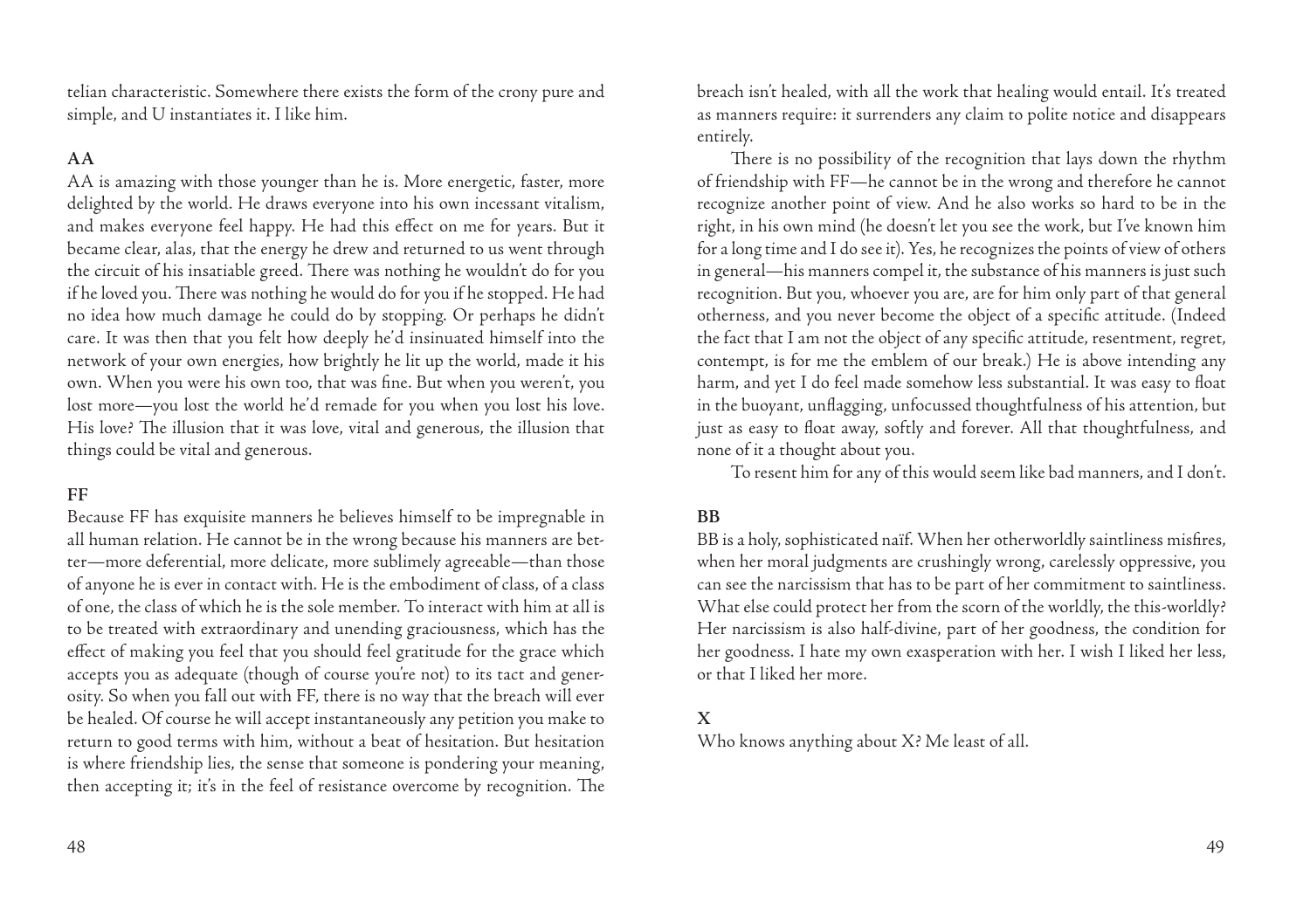## **GG**

GG has a stentorian voice. Somehow it hits enough tones and overtones that it causes noisy reverberation in any room he's in. Something rattles, and buzzes and fuzzes what he's saying. So I always resolve his words an instant too late, as in a badly dubbed movie. Hearing him is like hearing my own annoying echo on a bad cell-phone connection. But the asynchrony is deeper: what he says is difficult enough to understand that it would take me a second to catch up anyhow. He's one of those people who fill the buffer of short-term memory when you try to attend to what they're saying. And my buffer overflows when I have to pay attention to his voice, his words, his meanings, and the noise they elicit from the objects whose multiplicity they highlight, all at once. I try to look into his eyes as he speaks, so as not to be distracted by his out-of-synch mouth. It's like hearing Picasso but looking at Rembrandt. He really means what he's saying. He cares and it's deep. But I have to remember this at just the right level, remember it without noticing it, so that I don't get entangled in yet another loop. Sometimes it works, like falling down stairs but finding your feet are right there after all, falling as fast as you are. Then the noise becomes beautiful, and I catch up with the meaning, and I can see all that his beautiful eyes are trying to convey.

## **DV**

DV can be perfectly proud of others, of those close to him, and of his family pre-eminently. He will talk with great, alert, enthusiastic tenderness of all the achievement, all the mastery, all the subtlety, all the refreshing, surprising, invigorating quirkiness of those he loves. His pride in them more than compensates for his sublimely unsubtle failure to see that he is going on, at a length so great as to pass the ludicrousness that would set a natural limit to it, about how much of their endless promise they've attained to, how wonderfully self-coincident they have made themselves.

I used to appreciate this in him, was sufficiently affected by it as to take some pride myself in enjoying his excessive and generalized uxoriousness (as though his whole social circle were the spouse of his dreams). Sure, you could

find him annoying, even criminally annoying, with his endless willingness to waste your time. But then, you were a friend of his too, so it was a good thing, a generous thing in you to reciprocate his friendship by appreciating his general generosity of sentiment. And it was a way to be equally generous to those he loved.

But then it turned out that this really was just boasting on his part. Not quite the way you'd think, not the kind of boasting that's pretty familiar, boasting that someone amazing loves or esteems one. That kind of boasting has a mildly flattering thread wound into the cable of its superiority: "I am boasting to you, and want you to think well of me, I who have the ear of the Prince of Wales." It's nice, in a dim, distant way that the friend of the Prince of Wales cares what I think; nice too that I can allow myself a little mild contempt for this person who, despite being a friend of the Prince of Wales, has shown himself just a bit vulgar.

But DV's boasting isn't like that. It hardly feels like boasting at all. He's not talking about himself—at least that's how it feels. It's as though those he boasts of are his possessions, as though, by virtue of being his friends' qualities, those qualities are his also, but that this so goes without saying that he doesn't have to refer to himself at all. This is why his friends don't come out in his anecdotes as interesting, independent personalities and people. They're just a bundle of talent or achievement, a bundle he can sling over his back and claim ownership of.

I would not have noticed this, I don't think, except for the way I have seen him drop people. He finds others with similar talents to those he drops, maybe even superior ones, and since such talents are fungible for him, it doesn't matter whose he owns, hence whom he owns, whom he owns. He is capable of walking out on a lifetime of friendship, of love, of community, without a second, or a second's, thought.

This is what he did not long ago, but long enough ago that he really did it. He didn't walk out on me; this isn't personal; I think he still thinks that we're friends, and I have no interest whatever in discussing any of this, or anything at all, with him. Which it's really easy not to do, since I'm just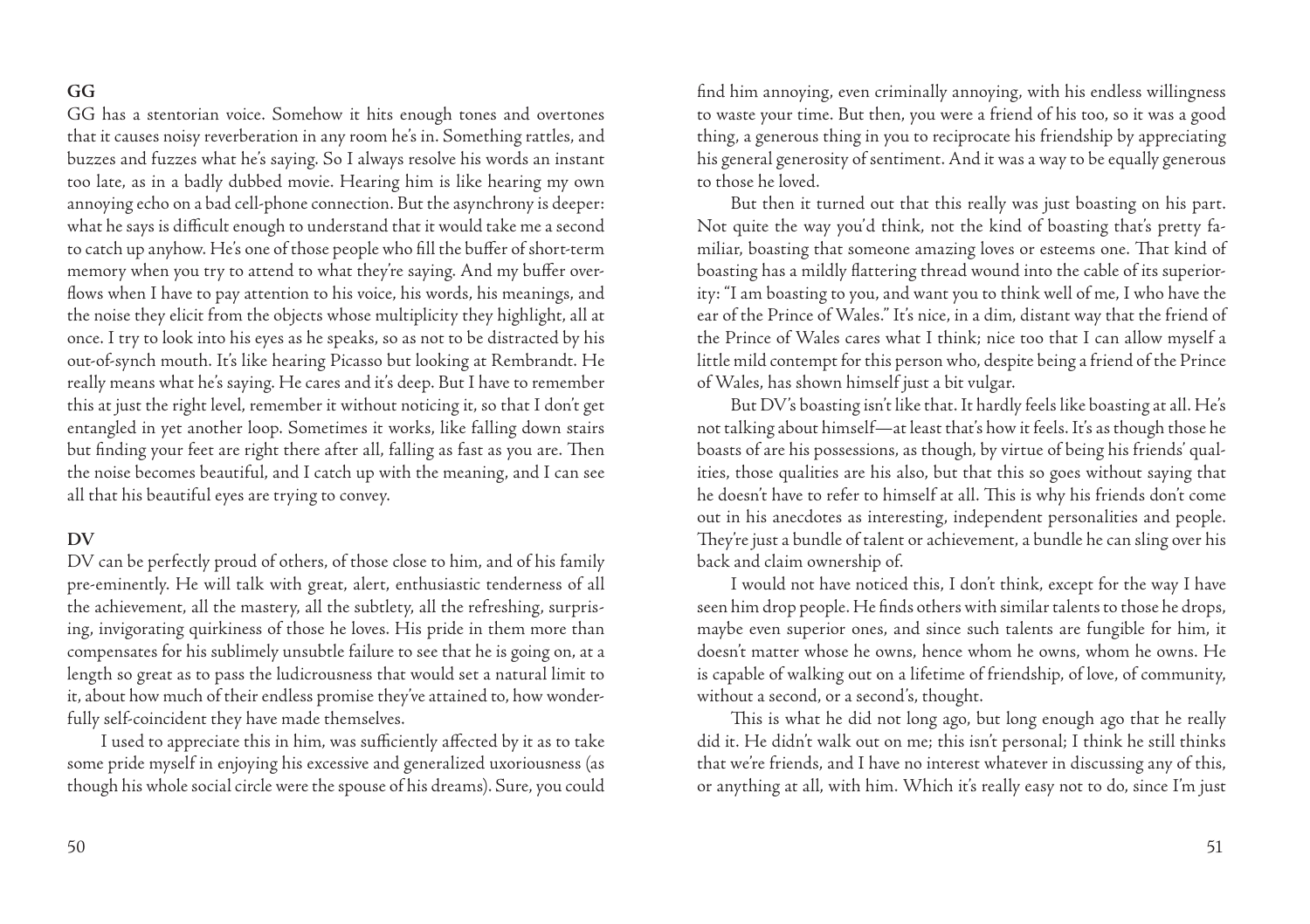another credit in another ledger of the qualities he enjoys in the world. His narcissism is so perfect, so unanxious, that it doesn't occur to him to care what other people think. That's why his boasting can be so charming and so inoffensive. He doesn't care what anyone thinks: he likes thinking about them not as people but as goods. He likes the commodity that his friends offer him, constituting as they do a kind of extended phenotype that allows a wider scope for self-enjoyment.

He's serene as a monkey, and I can't even resent it, though I resent myself for all the work I did defending him to myself against the charge of his being a monstrous bore and boor. I thought that love fueled his boorishness, and I liked that. I was wrong.

## **HH and II**

HH and II are fascinating people, smart, thoughtful, engaged, involved, serious. They work together very well as a couple: HH is a narcissist, and II is what Freud analyzed as an efflorescence of narcissism: his narcissism is devoted to hers, and gratified by it. And this is what makes them work well together: her narcissism is gratified by his praise of her commitments, which she can adjust and model on his commitments to her. They think really hard about things; they *dive* (as Melville said), and they can dive because they have each other and the interesting configuration of praise that having each other gives them: he praises her, and his own virtues are shown in that the palpable help and succor that his praise gives her fortifies him as well: she is the evidence of his selfless devotion, her achievement is the evidence of his selfless devotion and is also his achievement. I mean he makes it possible for her to work and to love. That's his work and love. So they have made something great of their characters. The very thing that makes so many people go so far in the wrong direction, when balanced as they've balanced it, makes them go very far (dive very deep) in the right direction.

But all this requires a kind of protectiveness on their part which admits very few people. That protectiveness is a kind of intelligence like the outer sanctuaries of the Mormon Temple. You're invited into the precincts,

made to feel surrounded by their sensitivity and insight and understanding, seasoned with a kind of tender dryness, a kind of confiding sardonic attitude towards those outside. But that attitude also prevents you from going deeper. You're within it with respect to outsiders, everyone else, but outside of a more formidable version of it with respect to real friendship with them. They're ungenerous to those who they don't trust absolutely. They miss things, they miss people that way. Or rather I miss them, miss what they could be in my life if they would let me be what I could be in theirs. But it would probably be demanding too much of them to ask them to do the triage with so many people attracted to their charismatic intellects. If they were easier in their own lucidities and depths, if they didn't have to spend so much time balancing narcissism with understanding, they would have the energy to be fairer to others. But their virtue isn't *fairness*, and fairness would disable them. They're *not* disabled, but I'm disabled in relation to them. We could be friends if we could be friends.

## **MM**

MM's charisma is contagious, or at least what makes him charismatic is the way his charisma feels contagious. He's ebulliently witty, fast, sharply ironic but always in a way that makes you feel part of the small and privileged population of his friends—you never imagine that you could be the object of his irony. It's exhilarating, the relief you feel in that exemption. All the pleasure of irony is still available to you, but without any of background anxiety that you might one day find yourself on the receiving end of it.

And the great thing about MM is that you never are. His sharpness is matched by his loyalty. I've never heard him turn against a friend. He's amused by his friends, as amused by them as if they were ineffectually trying to get away with being silly or venal or self-dealing. But his glee is appreciative, loving, energizing, and if you were trying to get away with something, some petty vanity, you immediately find yourself meaning it as play instead, for his amusement and for your own. It makes you a better person.

Everyone around him sounds like him, or tries to. Being with him is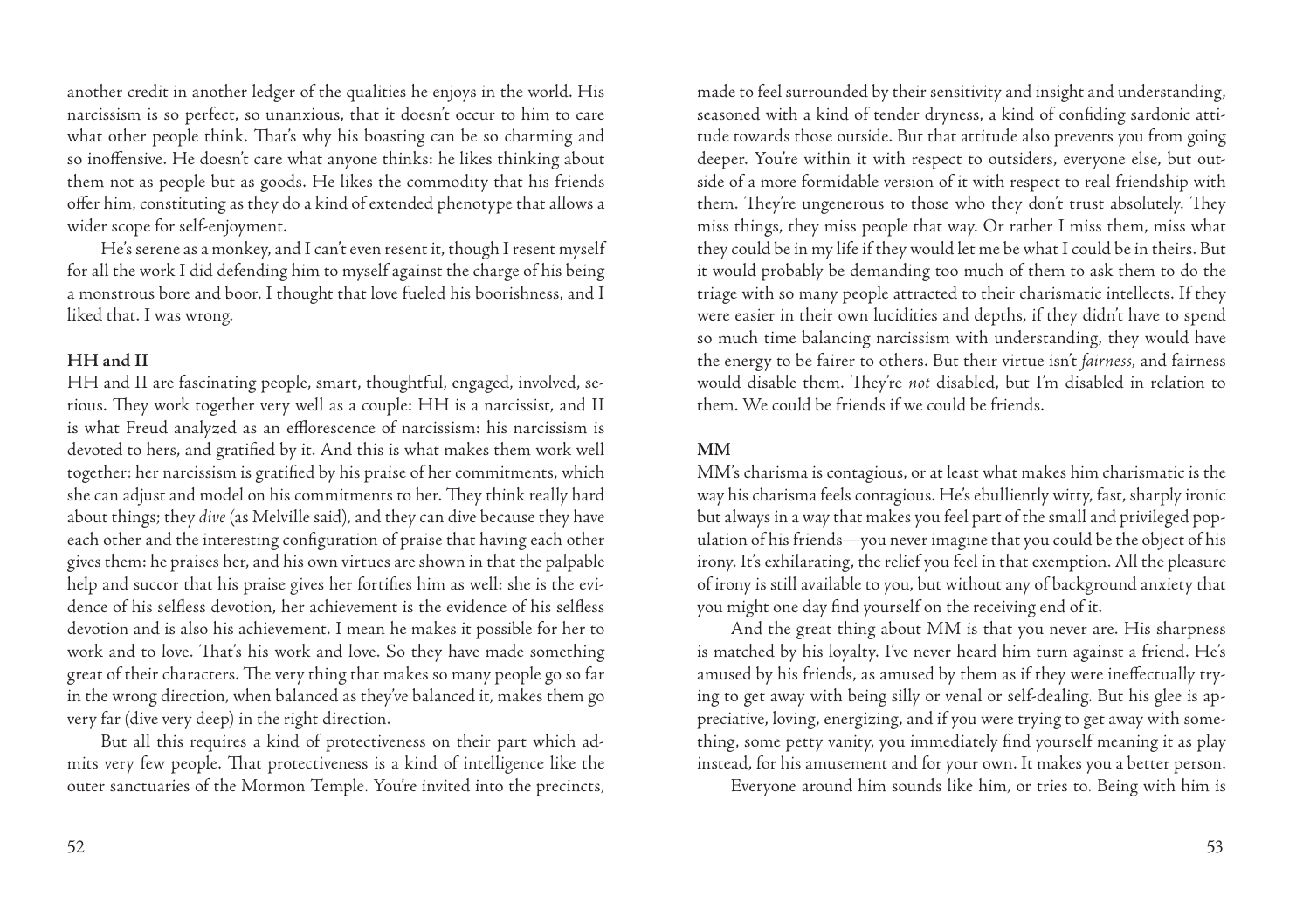like being one of the stars of a Cole Porter musical. It's better by far than any petty vanity you could come up with yourself.

And yet no one ever quite sounds like him. I can see them trying—trying too hard, though it doesn't feel too hard for them. For them it's a pleasure. But sad to say, their pleasure blights my own. They think they sound as much like him as I think I do. I want him to direct his irony at them, too. I want some acknowledgement of everyone else's slavish imitation. The acknowledgement can be kind, fine, but I want some hint of it.

When I'm with him, I forget my resentment, which certainly comes from my pride, though I'm not proud of it. We're so witty together! He makes me eloquent, he understands what I mean to say and somehow listens with such responsiveness to eloquence that the eloquence just fits into his hearing like puzzle pieces when the jigsaw is almost done. How I wish other people would realize that he doesn't take quite the same pleasure in their transparent emulations and imitations. But I think, alas, that he may.

## **NN**

I have always liked guarded people. They have a certain kind of discretion that is straightforward in itself. With such people I never have to feel that there's something about me that they're turning away from, that they're more relaxed elsewhere, around other people. I find them charismatic. Their charisma comes partly out of their combination of frailty and a self-knowledge that more than matches their frailty. They are in command of themselves, and unaffected by their frailty, which makes them serenely self-possessed. They're guarded because they expect so little from extraversion, and therefore demand very little. They've cultivated subtlety and so their own resources for living in the region of thought they inhabit are more than ample, are almost princely, but for their discretion. I like being able to see their subtlety and to be allowed to partake in it with them. I like their trust, their sense, warranted by their subtle apprehension of my own character, that I'll never trespass, never go too far. I like being trusted by the preternaturally guarded.

I guess that paragraph's really about me, but I thought about these

things with respect to NN, who's an example of someone whose guardedness goes wrong. He's been so guarded, for so long, that it's not clear that there's anything left that he's guarding anymore. I don't mean it's not clear what he's guarding—it never is among the kind of guarded people I like. But with NN it feels as though his guardedness has become a pure and empty habit. He doesn't trust me, and I neither want him to nor think he should.

And yet I know he's unhappy. Maybe that's the problem. His guardedness doesn't get him anything. It's not life-affirming. *Life-affirming*? Yes. Their contrast with NN makes me see how what I like in guarded people is that they are generally life-affirming. The world is so full of possible interest that they see it everywhere, in almost overwhelming profusion. I like their intense look of anxious curiosity as they watch the world, with the curiosity winning out, though protected by the anxiety. And there's enough that's really interesting that they can afford to protect themselves from most things, can afford their own frailty, their capacity to feel hurt. But NN isn't frail. He's sad. Whatever was frail about him has been shattered. He couldn't afford it. And I am sorry to say that I couldn't afford him.

## **L**

Yesterday was L's birthday. He turned 76. He was cheerfully gloomy when I talked to him on the phone. He told me he'd been born at dawn, after his mother had been in labor all night. Of course she had, but he rarely talks of his mother, so I mention it. Yesterday morning he was up at dawn, and saw day coming in, and there was something powerful in his sense that dawn is dawn, yesterday's and the dawn of 76 years ago.

L is stunned by old age, which doesn't bode well. We quoted Stevens's "The Rock" to each other. But L is also endlessly curious about human experience. He's willing to try anything to know what it's like. And so his curiosity gets the better of him, and he likes old age the better for it, since he now knows it from the inside. For him it's an experience of perpetual novelty: he keeps getting older; he keeps *being* old. That may bode somewhat better. It's like the lost freshness of youth, again. But L was always like that.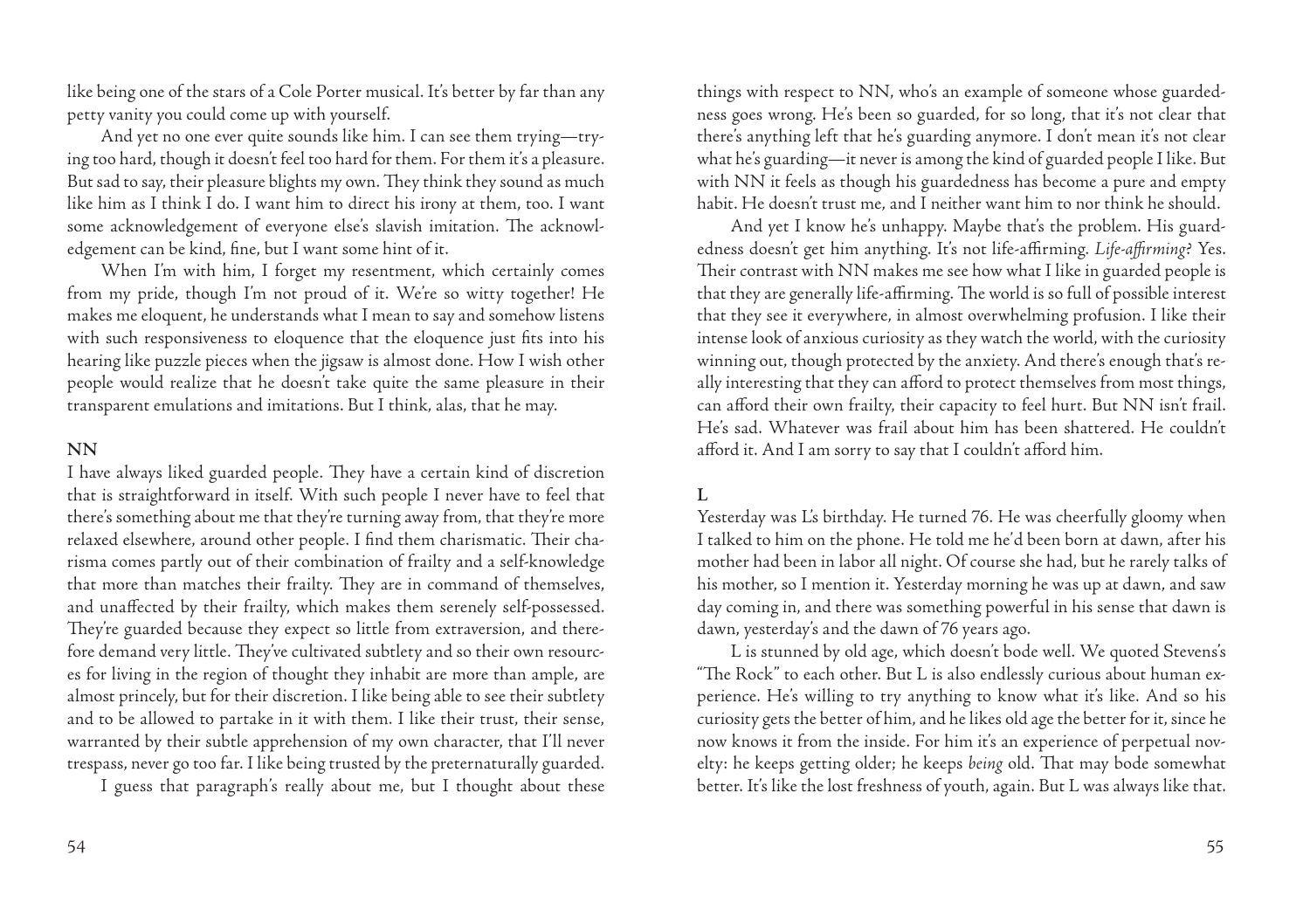## **W**

W is the best person in the world for me to tell a story to. When we talk I am quick, economical, inventive—he riffs better than anyone I know and he loves the way I riff too, the way I can keep up with him, which no one else can. I can keep up with him *because* he loves it. But (even here! just look!) I can't get up to speed without him. I'm ashamed of this, not only for the obvious reasons—the way I'm selling myself short—but also because it might indicate a strange, involuntary arrogance on my part, as though no one else could bring this talent out in me because no one else were worth it. I hope it's not really arrogance, though, but narcissism, a desire to make myself understood in a way that I can rely only on W to get intuitively. But I wish I could trust everyone else more.

#### **V**

I like being able to tell when V is loving the book he's reading. When it's time to stop, he'll put a bookmark in and then hold the book for a second over his head and gaze up at the top of the pages of the closed book, tilted down at him from above, to see where the bookmark is. He can feel the pleasure he'd take of blood rushing to his head if he were in the attitude he's holding the book in. And I can feel the way the book weighs on his arm, balanced now as it isn't when it's open and he's reading it, held up by the nearly locked forearm, balanced with a slight pleasant sway centered at the shoulder. Because his arm's extended he's looking at the book from a greater distance than when it's open and he's reading it.

It's real love you can see in his eyes: he likes seeing how much he's read, and how much he has yet to read. He loves what he's read, and he loves how much he has left to read. He gazes at the book searchingly, the way you look at someone you love, always glad to think that you can keep looking, that there's so much pleasure to be had in the looking. He can keep reading; he's happy with what he's read; he's happy with how much there is to read; and his love is a kind of confidence that the book will last, even when he's done, that the part that he's read is still a part of the book, which is a part of his life; that the part that's to come will be the fulfillment of the promise that the part that he's read has made. So that the promise will be fulfilled, and nothing will be lost, because what's coming ratifies what's gone, so that what's gone is still coming, is still going to be taken up by the future. Just as when you love someone, the present feels like it's part of the future, and there's hurry and no hurry at once—you're hurrying to the leisure of the present. That's what V gets out of reading and remembering reading and anticipating reading a book that he loves.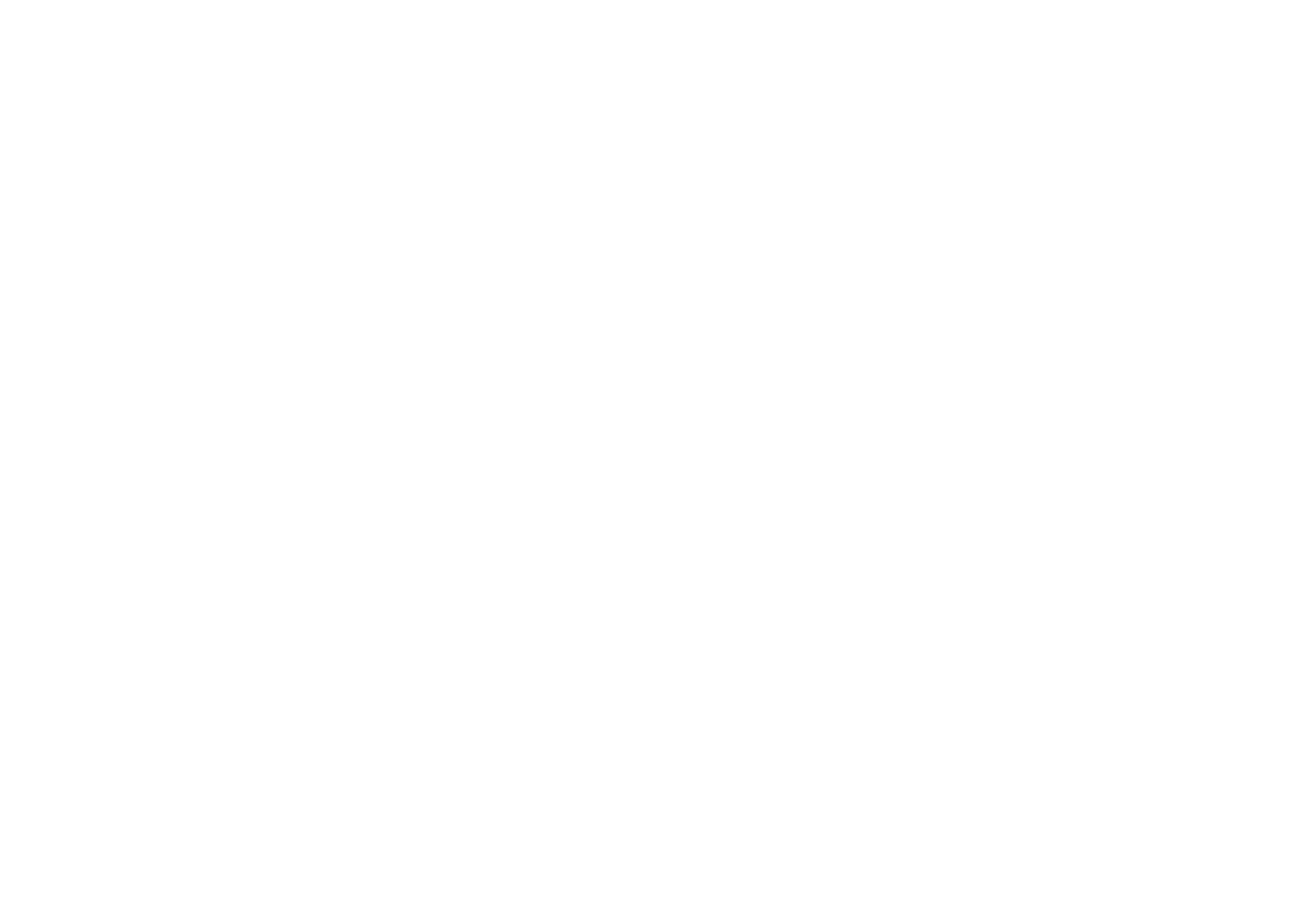## **CONTRIBUTORS**

**H.V. Chao**'s fiction has appeared in *The Kenyon Review, West Branch, Epiphany, The Antigonish Review, The Nashwaak Review, The Coachella Review, Brèves,* and *Le Visage Vert*. He is at work on a short story collection called *Guises*.

**Berit Ellingsen** (beritellingsen.com) is a Korean-Norwegian writer whose stories have appeared in *Unstuck, SmokeLong Quarterly, elimae, Metazen,* and other literary journals. Her short story collection, *Beneath the Liquid Skin*, was published by firthFORTH Books in 2012. She was also nominated for the Pushcart Prize and the British Science Fiction Award in 2012. Berit's novel, *The Empty City* (Jnana Press, 2011) has been translated into French by François Bon (*Une Ville Vide*, Publie, 2013).

Surrealist, Oulipian, satrap of the College of 'Pataphysics, **Jean Ferry** (1906- 1974) was primarily a screenwriter in his day, best known for his collaborations with Clouzot, Buñuel, Malle, and Franju. He was also the greatest specialist of his day in the works of Proust's neighbor, Raymond Roussel. His stories have appeared in *Weird Fiction Review, The Coffin Factory, Anomalous,*  and *Tin House*. "Letter to a Stranger," first published in *Le Mécanicien* (Gallimard, 1953 ; Finitude, 2011) is forthcoming in *The Conductor and Other Tales* from Wakefield Press this November.

**Kinton Ford** says: "If I tried writing something of any length with Doug Nufer's *Never Again* (his undisputed champion, 192-page novel) constraint, an extensive dictionary for culling, cutting, pasting from would probably be my most important resource against repetition. Which makes me realize how interestingly this amazing, spiraling, self-blocking mode pressures the type/token distinction. Pronouns are still okay, yielding (as they usually do) innocuous coreference. But only once; then your last feeble shift is synonomy, among primal proper nouns. Every such word (verbs also, adjectives, adverbs,

articles, arguably), indeed *all* words (we, not being completely inflexible, permit ourselves plurals), desperately, instantaneously soulful represent their sole instantiation. Homonyms help, decoratively anyhow, yet that's fine, since decoration now means Platonic truth itself, descending downwards, wholly absorbed by—thus into—a trajectory constantly darkening.

"Just so, when kidnappers' glued notes demanding ransom come, you feel utter hopelessness strangely, somehow brightly, foreshadowed, legible spatially within those verbal collages' interstices, each paper-stuck cutout its own fragile hostage, knowing much too well time's inevitable, implacable, accelerating diminishment, limiting language and world together, both (sighing gerundively) mourning one another."

Two-time winner of the John Dryden Translation prize, **Edward Gauvin**  (edwardgauvin.com) has received fellowships and residencies from the NEA, the Fulbright program, PEN England and PEN America, the Centre National du Livre, the Villa Gillet, and the Lannan Foundation. His volume of Georges-Olivier Châteaureynaud's selected stories, *A Life on Paper* (Small Beer, 2010), won the Science Fiction & Fantasy Translation Award. Other publications have appeared in *The New York Times, Conjunctions, The Southern Review,* and *PEN America*. He writes a bimonthly column on the Francophone fantastic at *Weird Fiction Review*.

**Ariel Trope** lives in the United States of America.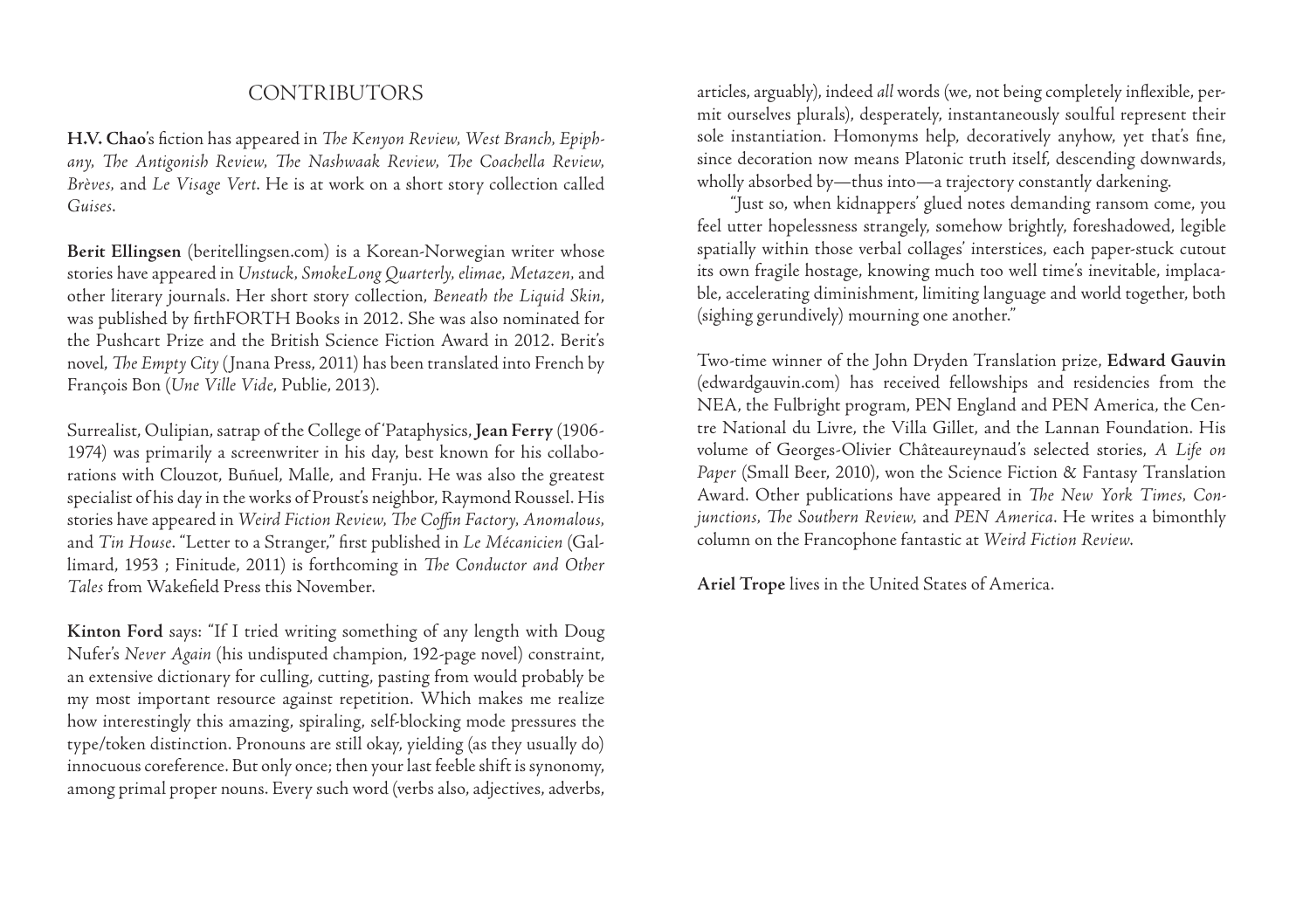## Acknowledgments

*Birkensnake 6* was edited by seven pairs of strangers, who made seven different versions. None of the editors knew one another before the project began. This version was edited by Diana George and Hedy Zimra. Friedrich Kerksieck of Small Fires Press designed and made the print edition of this version. The electronic editions were made by Brian Conn.

Thanks to David Auerbach, Matt Briggs, Martin Browning, Brian Conn, Friedrich Kerksieck, R.Y. King, Rebecca \_\_\_\_\_\_\_, Michael Reagan, Joanna Ruocco, Matthew Stadler, Maged Zaher.

> From an evolutionary point of view, our ability to continue to interact with people after they die is something of a mystery, but that habit has surely given us our gift for engaging with people who never cross into our physical space. The right analogy for fic tional reasoning is not somebody who dips in and out of our presence... The right analogy is to somebody who we know is gone forever but with whom we still feel connected.—Blakey Vermeule.

> Albertine, one might object, was only a character in a novel, not a real person. But she was also a real person—she was Alfred Agostinelli—and so the pain here is real pain. But the name Agostinelli does not designate the person in pain, whom we can only know as the fictional, and anonymous, Albertine. And the truthfulness of A la Recherche du Temps Perdu, its lesson, is this: that there is something fictional about all people, something sus ceptible to anonymity, in the vanishing space beyond generality where pure interiority (like the narrator's) and pure exteriority (like his grandmother's, Albertine's, death's) coincide; and that this fictionality requires our deepest attentiveness, even if it perpetual ly defeats our acknowledgment. —William Flesch.

*I would love to co-edit Birkensnake 6. For the past 11 months, I have lived in Providence. I spent five years in Asia before coming here. My syntax is still off. I am obsessed with strangers and spying.* 

*Pair me up. Let's see what happens.*

*Hedy Zimra*